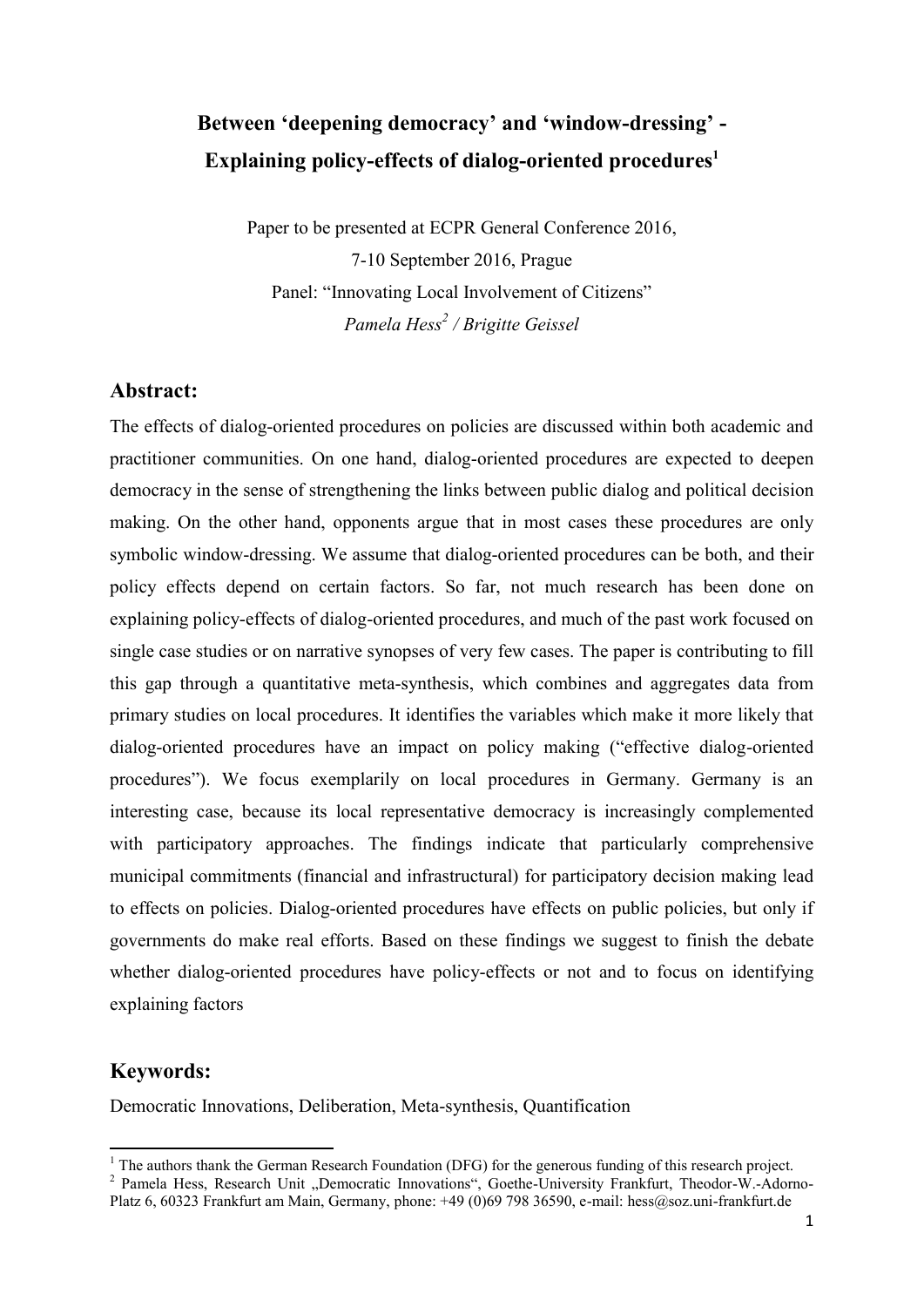## **Introduction**

**.** 

Dialog-oriented procedures for example, citizen juries, participatory budgeting and local agenda 21, are proliferating worldwide (e.g. participedia.net), and a variety of hopes are tied to these procedures. They are expected to deepen democracy in the sense of strengthening the links between public dialog and decision making (policy effects).<sup>3</sup> However, opponents argue that dialog-oriented procedures are often window dressing, lip service and symbolic action (no policy effects) (e.g. Blühdorn 2003; Edelman 1985; Fung and Wright 2003; Malena 2009; Papadopoulus and Warin 2007).

Recent studies have shown that this polarizing debate is misleading. It is no longer the question, whether dialog-oriented procedures are "effective" or not. Accordingly, recent scholars have indicated the necessity to examine specifically, which factors are decisive to make these procedures effective in the sense that they have a real impact on policy-making (e.g. Geissel 2009; Mutz, 2008; Thompson, 2008). However, not much research has been done explaining effective dialog-oriented procedures, and much of the past work focused on single case studies or on narrative synopses of very few cases. The paper contributes to fill this gap through a meta-synthesis. Meta-synthesis "refers to both an interpretive product and the analytic processes by which the findings of studies are aggregated, integrated, summarized, or otherwise put together" (Barroso et al. 2003, 154). The question the authors want to respond to in this paper is: What explains effects of dialog-oriented procedures on policies? This question is not only important for academia but also for political actors, if they want their policies to be in congruence with citizens' preferences.

We apply a methodological approach novel in this field, namely a statistical meta-synthesis of case study findings. In recent years, systematic collection and coding of case study data on dialog-oriented procedures have seldom been used (Beierle & Cayford 2002; Newig et. al. 2013; Ryan 2014; Ryan & Smith 2012; Spada 2010). The few systemizing studies, which try to combine the findings of case studies, are up to now mainly narrative synopses (e.g. Delli Carpini, Cook & Jacobs, 2004, p. 200; Goodin & Dryzek, 2006). These narrative synopses are helpful, yet unable to provide a big picture about the actual effects of dialog-oriented procedures. Even more important, they may provide some information about decisive factors leading to these effects, but the testing of hypotheses and generalizable findings is not possible. More systemizing research is needed, which allows for generalization, hypothesis testing and theory development. A meta-synthesis enables the accumulation of "the

 $3$  They argue that by proposing recommendations based on the debate of those affected, policy makers will be better informed about the interests and needs of their constituency.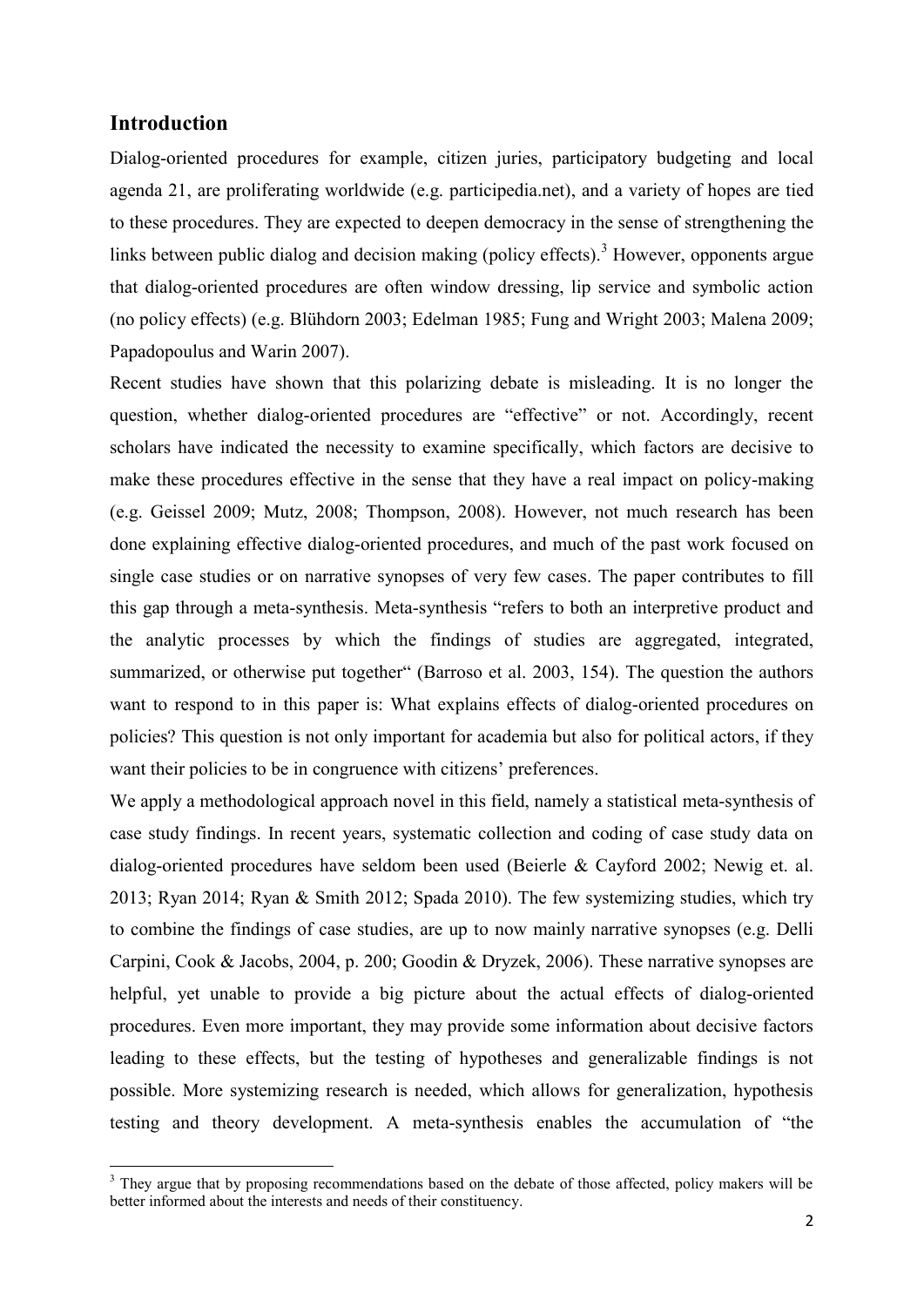intellectual gold of case study research" (Jensen & Rodgers, 2001, p. 235). Based on a quantitative meta-synthesis, wide-ranging generalizations, testing of hypotheses and theory development are feasible. The meta-synthesis allows conclusions which would not be possible by single case-studies or by narrative synopses. For more details see the chapter regarding "Data and methods".

The Federal Republic of Germany is an especially interesting case for scrutinizing local dialog-oriented procedures. Since unification, the local level is becoming a particularly dynamic field for participatory approaches. Indeed, Germany's local representative democracy is increasingly complemented with dialog-oriented procedures, for example participatory budgeting and local agenda 21 (For more information on the German local level see Heinelt & Vetter 2008).

The paper is structured in the following manner: In the next chapter, the authors give a short overview about the discussion on effective dialog-oriented procedures. Then, we describe the hypotheses that we test in this paper. Next, the methodology and the data are described. The findings of the meta-synthesis are then presented. The paper concludes with a summary of the study's research contributions and directions for future research.

#### *"Deliberative" or "dialog-oriented" procedures*

According to Habermas' well-known concept, deliberation is characterized as a particular form of communication, i.e. a so-called ideal speech situation. This ideal speech situation consists of certain prerequisites: "free access to deliberation, identity of meaning and saying (Wahrhaftigkeit), comprehensibility (Verständlichkeit) of speech acts, and the elimination of all forms of power except the 'forceless force of the better argument'" (Rucht 2012, 113). Whereas many European authors draw attention to these strict rules, most US scholars focus on less rigorous principles and regard almost every form of discussion as deliberation (Geissel 2013). In this paper, we follow the less strict comprehension of deliberation or being more precise "dialog-oriented procedures". Therefore, we use the term "deliberation" or "deliberative procedure" only in the context of the theoretical debate. When referring to 'really existing' procedures we apply the term "dialog-oriented" procedure (For this debate see e.g. Kahane, Loptson, Herriman & Hardy 2013; Parkinson & Mansbridge 2013; Talpin 2013).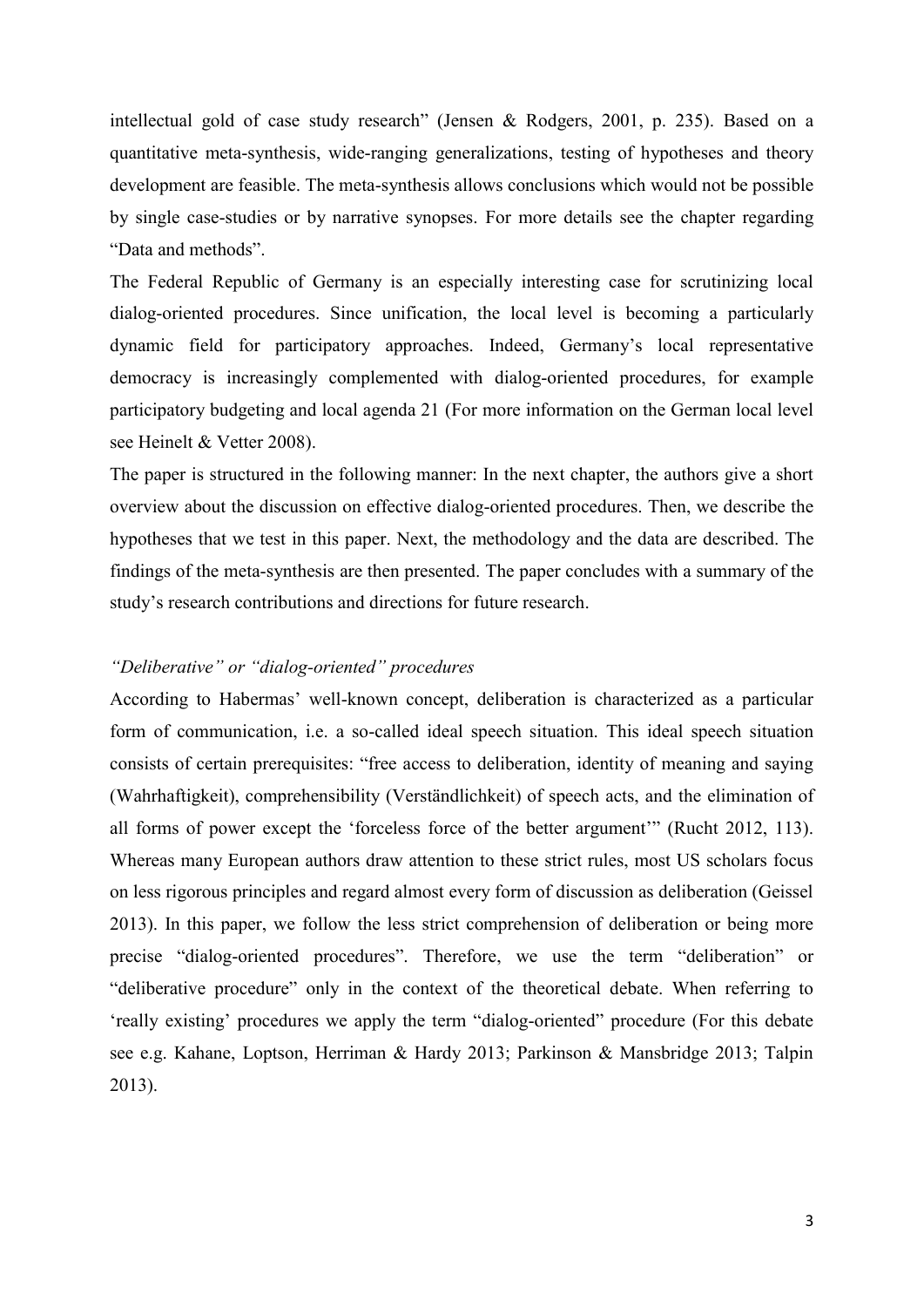## **Explaining policy effects of dialog-oriented procedures? – State of the Art**

Factors explaining actual policy effects of dialog-oriented procedures are not yet fully explored in the literature.<sup>4</sup> Nevertheless, three branches of explanations can be identified: 1) procedure-oriented municipal support 2) comprehensive financial and institutional municipal commitments for participatory decision making, and 3) social-political and socio-economic factors, i.e. wealth, former experience with dialog-oriented procedures, and type of government.<sup>5</sup>

#### *Procedure-oriented support*

**.** 

Some of the explanatory work on effectiveness of dialog-oriented procedures focuses on the procedure-oriented support, which means support limited to the specific procedure. Respective studies emphasize the support and/or participation by the mayor or the city council members:

Wampler (2007, 258), for instance, emphasizes the importance of the involvement of the *mayor*. He has shown for Brazil that an official invitation from the mayor to participate or his/her participation is necessary for policy effects of dialog-oriented procedures. Ryan (2014, 71) systematized participatory budgeting procedures using the method fs-QCA and concluded that "mayoral support alone and no other combination of conditions is sufficient to produce deepened democracy" and more "the absence of mayoral support is necessary for the absence of deep democracy". Examining a Future Search Conference in Olching, a commuter municipality north-west of Munich (Germany), Oels (2003, 28) found out that the early support of the mayor, facilitates the dialog-oriented procedure's effectiveness. As the mayor engaged in providing "limited administrative support" (Oels 2003, 243f) for the specific procedure, the Future Search Conference provided strong results that had an impact on the political decision making. These recent empirical research results lead to the following hypotheses:

<sup>&</sup>lt;sup>4</sup> Studies on dialog-oriented procedures emphasize the impact on participants mainly on micro-sociological and psychological aspects, such as change of participants' preferences or gain of knowledge (e.g. Delli Carpini, Cook and Jacobs, 2004; Fishkin, 1999; Rosenberg, 2005) or interactions and developments within deliberative groups, i.e. the quality of deliberation (e.g. Baechtiger 2005, Fishkin 2009, Grönlund, Setälä & Herne 2010). This experimental research is important but since these experiments have by definition no effects on policy-making, only effects on individual participants and developments within the deliberating group can be studied.

<sup>&</sup>lt;sup>5</sup> Font, Smith, Galais and Alarcón (2016) discuss further explaining factors of effective dialog-oriented procedures: Institutionalization, quality of the procedure, number of proposals, involvement of other authorities, and divergent proposal related factors such as for example costs of proposals and support for specific proposals. However, we cannot test these factors adequately with the data gathered in our study.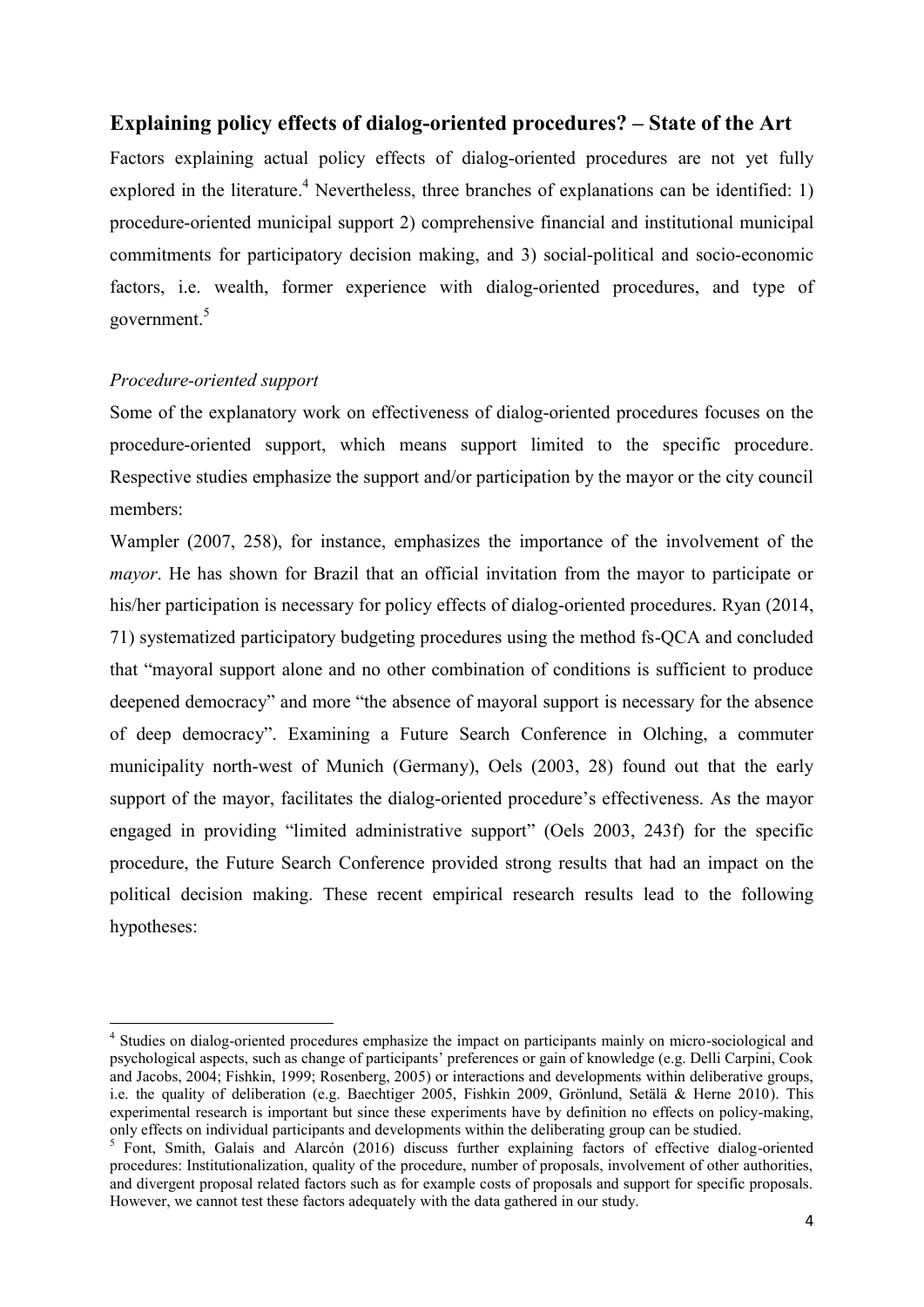$H<sub>1</sub>$ : When a mayor participates in a specific dialog-oriented procedure, its policy-effect is more likely.

 $H<sub>2</sub>$ : When a mayor supports a specific dialog-oriented procedure, its policy-effect is more likely.

Other studies focus on the engagement of *city council members*. Effects on policies are likely, if the "degree of support for participation across the party and political spectrum" among city council members is high (Ryan & Smith 2012, 12; also Ryan 2013 and Bingham 1986). They do for example advertise the specific dialog-oriented procedure on their website or participate in meetings. Oels (2003, 262) concluded that the participation of city council members is considerable as she found out that in particular "non-participating councilors were skeptical" about the results of Olching's Future Search Conference. Additionally, the reluctance of most city council members to engage in the conference process led to a defensive handling of the conference results. Examining a large-scale civic engagement process centered on healthpolicy issues in Canada, Barrett, Wyman and Coelho (2012, 199) emphasizes the attendance of those who make the decisions. They stated that a "direct result of their involvement was to consider all other streams of input through a 'citizens' lens'". Thus, it seems reasonable that in dialog-oriented procedures participation and support of city council members have an influence on policies. It is therefore hypothesized that:

H3: When city council members participate in a specific dialog-oriented procedure, its policy-effect is more likely.

H4: When city council members support a specific dialog-oriented procedure, its policyeffect is more likely.

# *Comprehensive financial and institutional municipal commitments for participatory decisions-making*

Several scholars in the field of participatory democracy procedures argue that comprehensive financial and structural commitments for participatory decision making within the municipality foster the effectiveness of dialog-oriented procedures (see for example Röcke 2014, Geissel 2005). Examining more than 550 participatory procedures developed mostly at the local level in three Spanish and two Italian regions, Alarcón and Font (2014, 10) revealed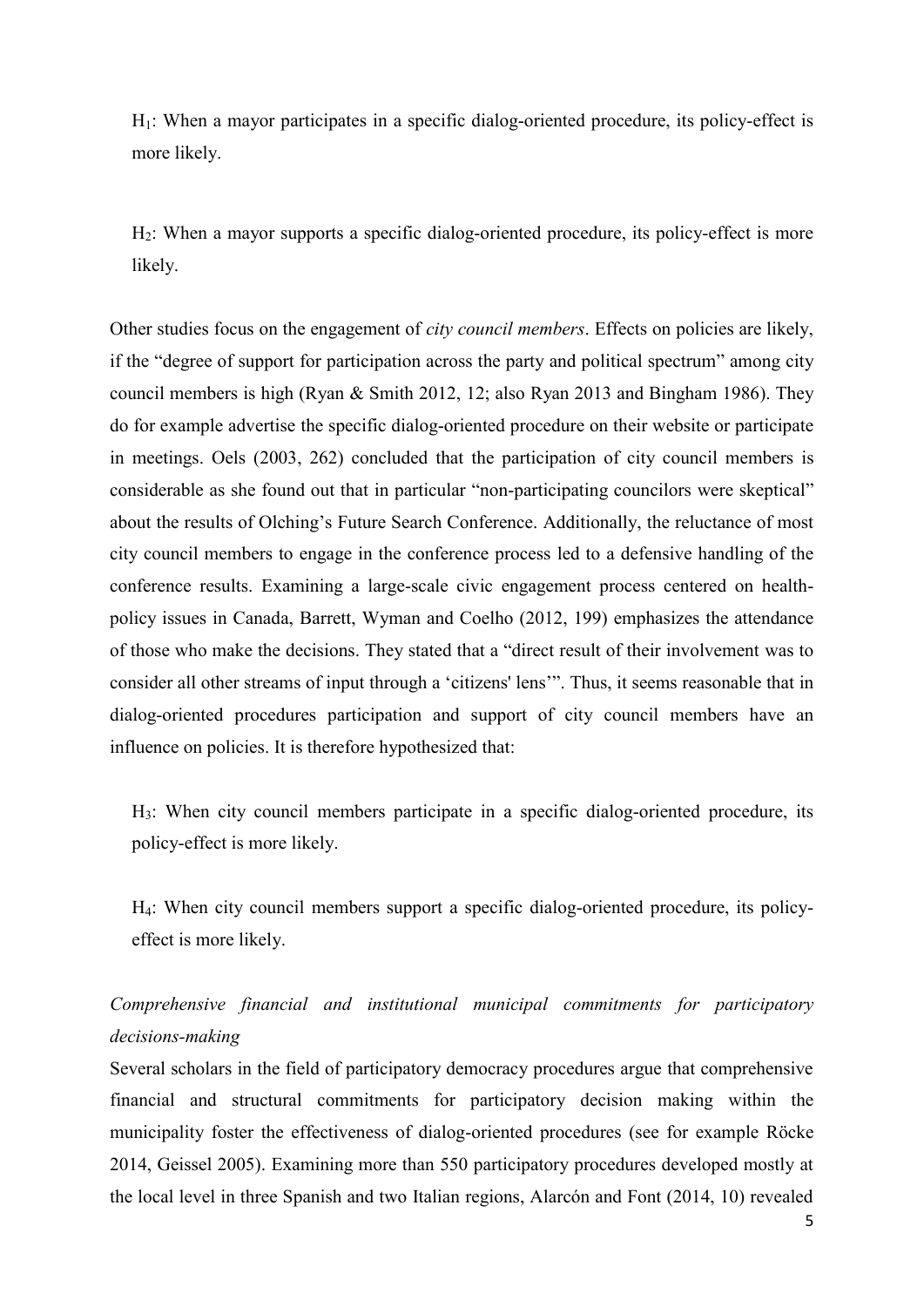that "[p]articipation departments and plans are key factors in [the] process of institutionalization" which then leads to impact on public policies. Similarly, analyzing contextual explanatory factories related to the public authority in the municipality, Font, Smith, Galais and Alarcón (2016) found out that "the existence of corporately agreed participatory plans … will impact … the seriousness with which authorities take proposals" (ibid., 8f).

Referring to special staff concerning civic participation, one lesson learned from the CIVITAS ELAN project $^6$  (Marega et al. 2012, 5) is: A coordinator for citizen engagement at the local level, e.g. a referent for civic participation in the municipality, organizing and managing information on participation and consultation activities is crucial to ensure that citizen engagement has an influence on political decision making.

Summing up, this literature emphasizes the importance of comprehensive commitment beyond the support for a specific procedure. It stresses that real and long-term efforts of a local government enable policy effects of dialog-oriented procedures. Thus, it does seem reasonable that the existence of a participatory plan and the existence of special staff concerning civic participation in general have an influence on policies. Hence, the following hypotheses are stated:

 $H<sub>5</sub>$ : When a participatory plan is in place in municipalities, policy-effects of dialogoriented procedures are more likely.

H6: When special staff concerning civic participation in general is established in municipalities, policy-effects of dialog-oriented procedures are more likely.

#### *Socio-political and socio-economic factors*

 $\overline{a}$ 

In relation to the socio-political and the socio-economic background of the municipality, there are good reasons to expect that explanatory factors such as the former experience with dialogoriented procedures and the type of government as well as the size of the population and the availability of resources lead to effects of local dialog-oriented procedures on policy-making. Conducting a comparative continent-wide study in participatory democracy, Sintomer, Röcke and Herzberg (2016, 45) emphasize citizens' former experience with participation as crucial explanation for effective dialog-oriented procedures (Sintomer, Röcke & Herzberg 2016,

<sup>&</sup>lt;sup>6</sup> The CIVITAS ELAN project motivates "stakeholders and the interested public ... to become involved and to engage themselves in planning, implementing and monitoring measures in the field of sustainable mobility" (Marega et al. 2012, 5).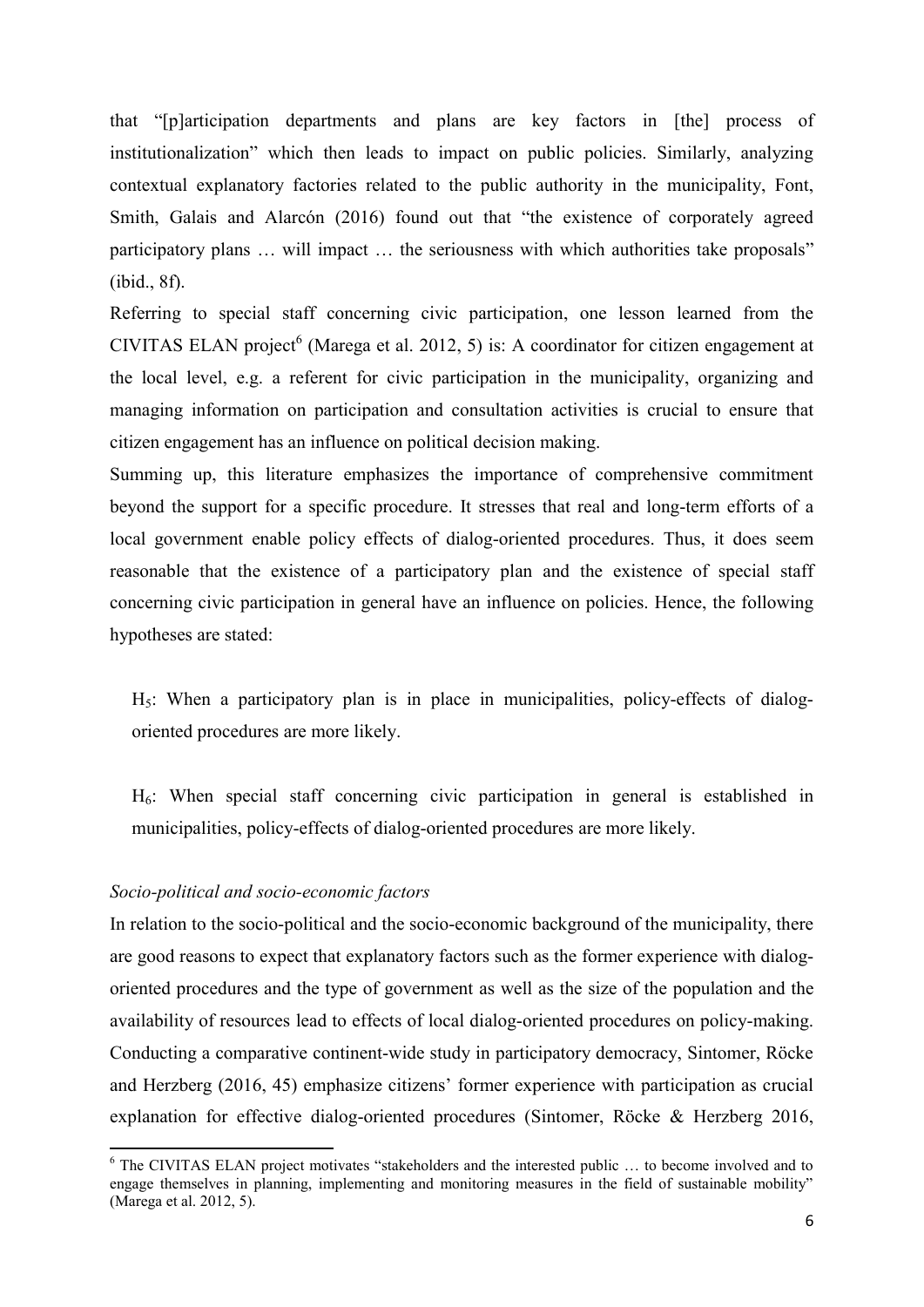176ff). These findings are comparable to the results of Barrett, Wyman and Coelho's study (2012, 189) on public deliberation in Hawai'i. They stress that only a long-term character (15 years) of deliberation has a strong impact on local policies. Thus, it seems reasonable that the former experience with participation in municipalities has an influence on the effectiveness of dialog-oriented procedures. It is therefore hypothesized that:

H7: When municipalities have former experience with dialog-oriented procedures, policyeffects are more likely.

In Germany, some states can be described as consensus democracies and other states as majoritarian. This might have an influence on policy-effects of dialog-oriented procedures. Generally we can assume that a consensus type of government is more favorable. For example, examining the British parliamentary work, Russel and Benton (2009) found out that impact on policy is more likely within consensus than within confrontation context. The following hypothesis can thus be stated:

 $H_8$ : In municipalities in states with consensus type of government, policy-effects of dialogoriented procedures are more likely.

Scholars argue that participation is more effective in smaller municipalities (see Bryan 2004), and in municipalities with sufficient resources (see Boulding & Wampler 2009). In municipalities with few inhabitants, dialog-oriented procedures seem to be easier to organize and it seems to be "easier for participants to hold the public authority to account for failure to implement proposals" (Font, Smith, Galais and Alarcón 2016, 9). Wampler (2007) found out that in municipalities with low level of resources, dialog-oriented procedures fail to have effects on policy-implementation. This leads to the following hypotheses:

H9: The smaller municipalities are, the more likely dialog-oriented procedures achieve policy effects.

 $H_{10}$ : The wealthier municipalities are, the more likely dialog-oriented procedures achieve policy effects.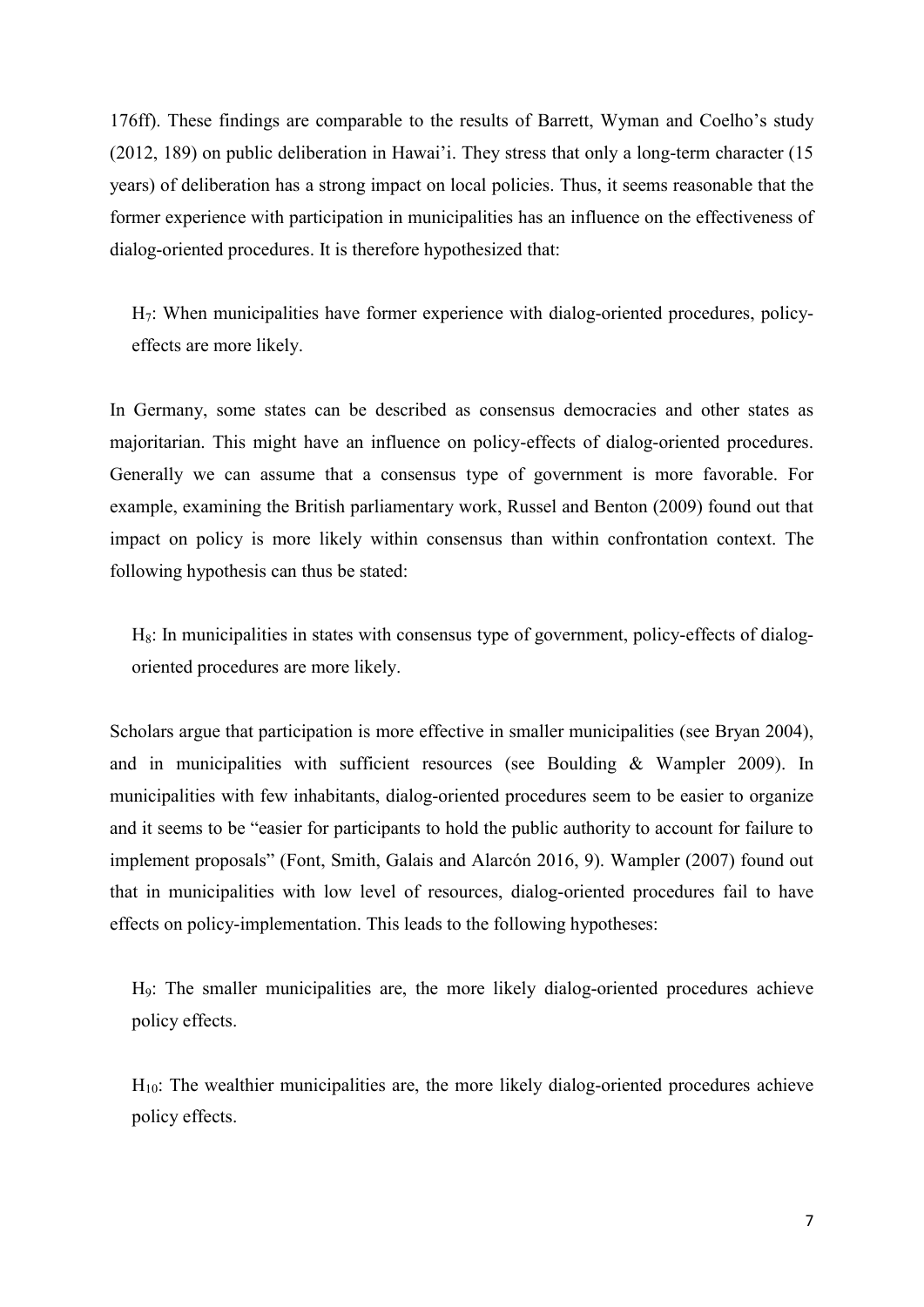## **Data and methods**

Most studies discussing the effects of dialog-oriented procedures on policies are based on observations of one or a small number of cases. Although, this research was necessary to structure the field, we are now entering a new scholarly phase. Systemizing research is needed, which allows for generalization, hypothesis testing<sup>7</sup> and theory development. We have systemized case studies through a meta-synthesis, namely a statistical meta-synthesis of case study findings.

However, findings of mostly qualitative studies cannot be transformed easily into a metasynthesis data set. They need special 'transformation' and 'handling'. Elsewhere, the authors showed that every systematic large-n meta-synthesis of case study data needs to meet one major challenge, i.e. the quantification of case study data. The quantification of case study data consisted of three steps: The first step means to transform information within the case study into concrete, explicit indicators. For example 'policy effect' would be measured by counting the number of suggestions made by the deliberative group and transformed into policies. Within the second step coders are asked to use author's impressions: For instance, if data on the quality of deliberation is not available in a case study, the author's evaluation of group interactions is coded. Finally, the third step standardizes qualitative information by using coders' assessments: Coders are asked to evaluate case study information by their own impressions.

#### *Selection of cases*

1

In this paper, the authors focus on local dialog-oriented procedures in Germany for several reasons. First, the political system of Germany has rested firmly on the principles of representative democracy since its founding in 1949. However, today the concepts of representative democracy are under stress and participatory concepts are gaining ground. Secondly, since unification, the local level<sup>8</sup> is becoming a particularly dynamic field for participatory experiments. Indeed, Germany's local representative democracy is increasingly complemented with participatory approaches: Until 2005 more than 2.600 German

<sup>&</sup>lt;sup>7</sup> Within deliberative theory an intensive discussion has started about the question whether it is really possible to develop hypotheses out of deliberation theories and to test them empirically (Rosenberg, 2007). Mutz (2008) asked for example, whether deliberation theories are "falsifiable theories" at all, because they are too vague and too unspecific to break them down into hypotheses.

<sup>&</sup>lt;sup>8</sup> In addition to their legally mandated duties (such as street maintenance, transportation, provision of services, sewage and waste disposal), communities in Germany have a certain amount of political flexibility and leeway. The local level is not merely a 'henchman' for implementing state and federal laws, but rather has its own room for manoeuvre, processing two-thirds of all public investment.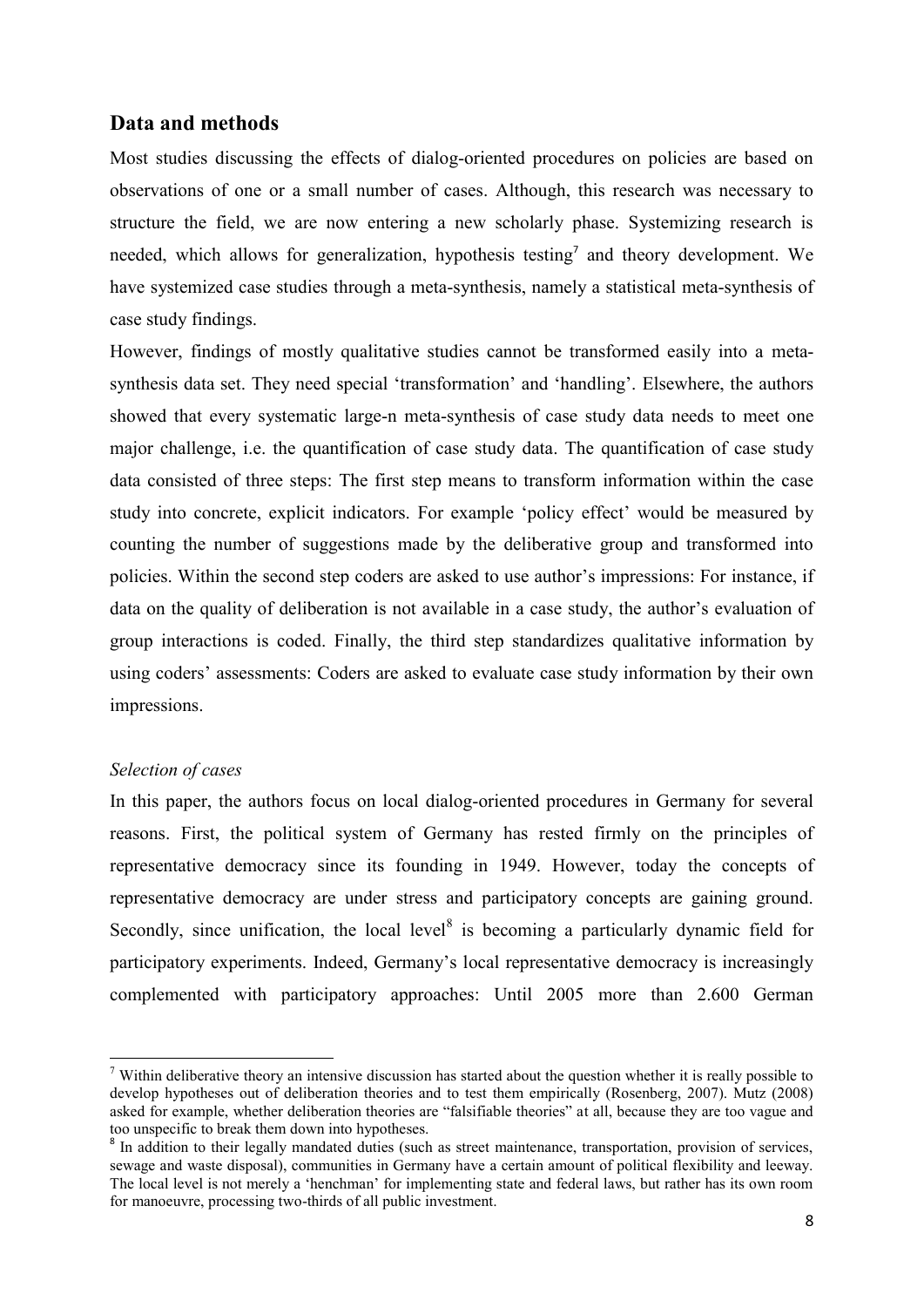municipalities have decided to conduct a local agenda  $21<sup>9</sup>$  procedure (see website agenda21treffpunkt); until 2016 in more than 130 municipalities participatory budgeting<sup>10</sup> procedures have been conducted (see website buergerhaushalt.org). Thus, the Federal Republic of Germany is an especially interesting case for scrutinizing dialog-oriented procedures, and the local level is particularly suited to catalog and analyze these procedures.

How were these cases selected? We analyzed the entire universe of published case studies on local agenda 21 and participatory budgeting in Germany. Although, this strategy is more accurate than examining merely a sample of the population, investigating the entire 'population of studies on respective cases' does not necessarily provide data for all information of interest. Data missing was 'filled up' in our research by an additional data collection which covered administrative reports as well as expert interviews, for example studies' author(s), administrative staff or moderators (see more detailed Hess, Brehme  $\&$ Geissel 2015). For more details on studies and experts see Appendix B. For this paper, we selected those cases (a total of 71) that provide sufficient data to test the hypotheses mentioned above <sup>11</sup>

#### *Operationalization: Dependent variable*

**.** 

The dependent variable has been operationalized as an ordinal five-category variable that accounts for the effectiveness of dialog-oriented procedures. The term effective (or effectiveness) refers to impact on policies: We define a dialog-oriented procedure as effective, if political decisions move toward the proposals made in the dialog-oriented procedure; and a dialog-oriented procedure is ineffective, if no recommendations were accepted by the city council  $^{12}$ 

<sup>&</sup>lt;sup>9</sup> The purpose of Local Agenda 21 (LA 21) procedures is to encourage local authorities promoting more environmentally, socially and economically sustainable communities. A variety of formats can be applied, e.g. agenda forum, agenda groups, agenda projects, district meetings, round tables, consensus conferences and future conferences.

<sup>&</sup>lt;sup>10</sup> The purpose of participatory budgeting is to enable citizens to participate in the debate about how to allocate parts of municipal budget. A typical participatory budgeting procedure is characterized by three steps: information (1), consultation (2) and accountability (3). Firstly, information on local budgeting is provided; secondly, citizens are invited to make and discuss proposals for budget planning and finally, decision making authorities justify their decisions on local budget with regard to citizens' proposals and discussions.

<sup>&</sup>lt;sup>11</sup> The selection is slightly dominated by Local Agenda 21 procedures (52.1%). Approximately 30% of the procedures took place in North Rhine-Westphalia (see Appendix A).

 $12$  Pogrebinschi and Ryan (2014), for example, describe effectiveness as translation of citizens' preferences into policymaking. In this sense, dialog-oriented procedures are effective if they have an impact on at least one of the stages of the policy cycle: "agenda setting, policy formulation and decision making, implementation, evaluation and termination" (Pogrebinschi & Ryan 2014, 7). Font, Smith, Galais and Alarcón (2016) differ between implemented, rejected and adopted (formal acceptance but no further action) proposals. In this paper, effectiveness is defined as translation of citizens' proposals into implemented policy decisions.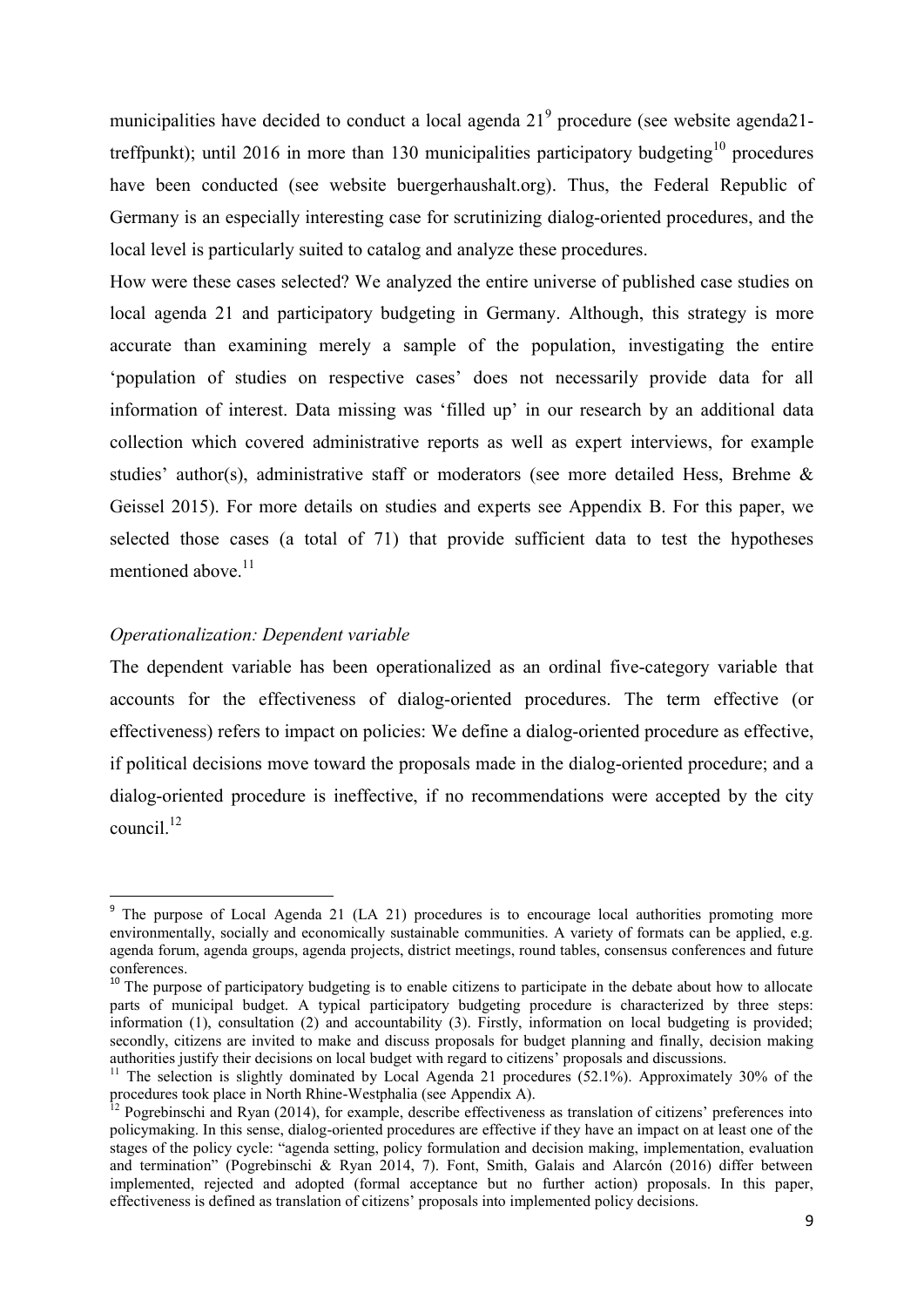To quantify the case study and interview data, we coded the impressions of the case study authors and experts about the effectiveness of the dialog-oriented procedure. Value 0 implies that no recommendations were accepted by the city council. Whereas value 1 identifies slight effects on policy decisions, value 2 stands for moderate effects. Value 3 indicates that many proposals were accepted by the city council. Finally, value 4 implies that all recommendations were accepted. The largest group of all procedures included in the analysis, i.e. 24, had slight effects on policy decisions.

#### *Operationalization: Independent variables*

Referring to the above mentioned discussion of explaining factors, we focused on three basic types of independent variables: those related to procedure-oriented support, those related to comprehensive financial and institutional municipal commitments for participatory decision making, and those related to socio-economic and socio-political explaining factors of the municipality in which the procedure took place.

To gain information on procedure-oriented support, we coded the authors' or experts' impressions of mayor's and city council member's support. Value 0 indicates that local politicians are not interested in the dialog-oriented procedure. Value 1 implies a slight support and value 2 a moderate support. Value 3 indicates that mayor or city council members support the dialog-oriented procedure strongly. Finally, value 4 implies a very strong support. Most procedures, i.e. 34 and 46, were supported moderately by mayor and city council members. Information on participation of mayor and participation of city council members were coded from the case studies or the interviews. Both variables are dichotomous (scale points are labelled as follows: 0=not existing; 1=existing). Mayors participated in 68% and city council members in 79% of all procedures included in the analysis.

The comprehensive financial and structural commitment for participatory decision making is measured by the existence of a participatory plan and special staff. A participatory plan covers criteria and objectives of municipal participation as well as rights and obligations of all actors (politicians, citizens, administration) involved. Special staff concerning civic participation in general, e.g. a referent civic participation is responsible for the implementation of municipal participation procedures: He/she develops new participative activities and is the contact person for all questions relevant to civic participation in the municipality. Information on participatory plan and special staff was coded from the case studies or the interviews and both variables are dichotomous (scale points are labelled as follows: 0=not existing; 1=existing).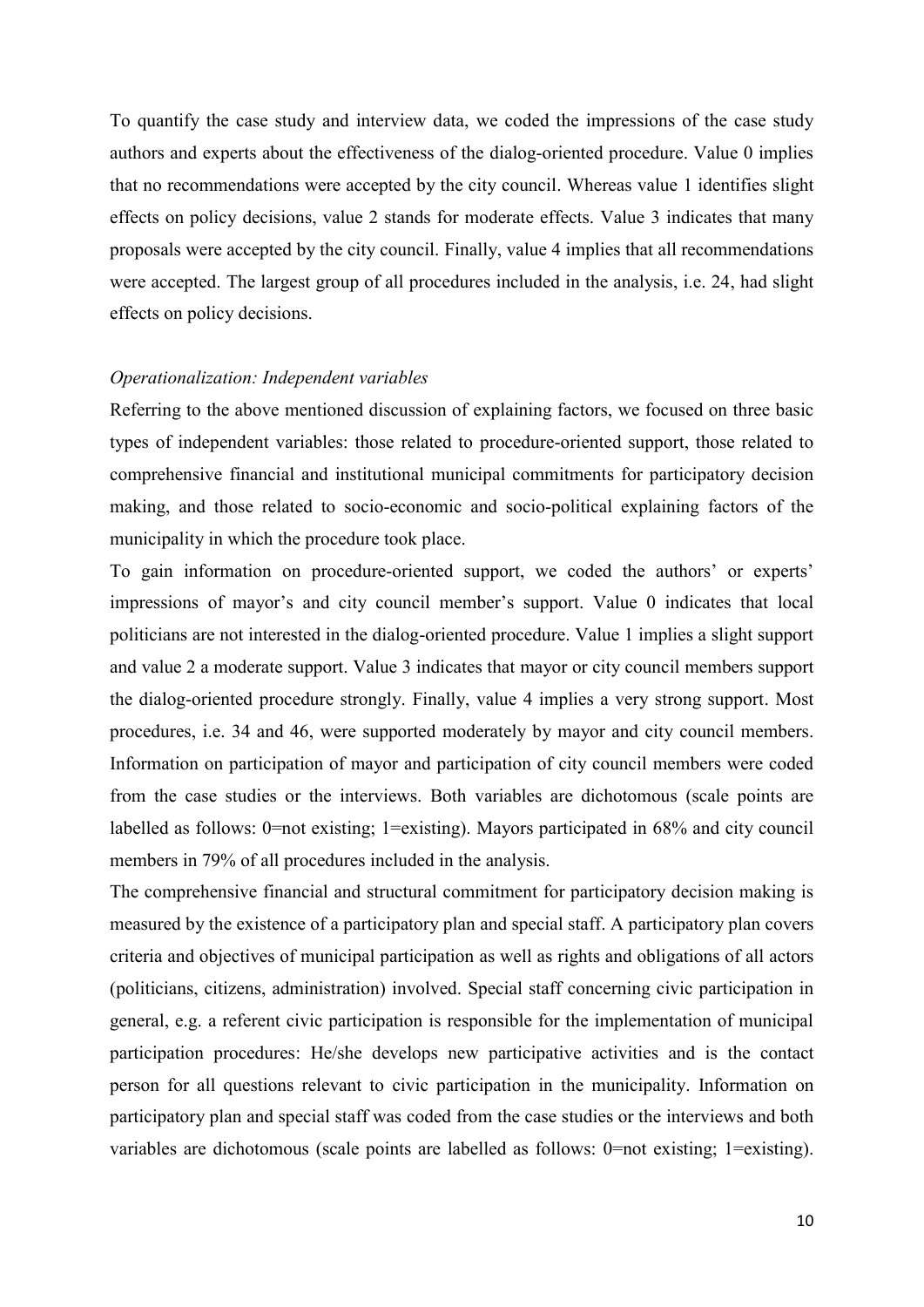Merely 40% of all municipalities included in the analysis have a participatory plan; and in only 18 municipalities special staff concerning civic participation is available.

Aspects of the socio-economic background are captured by two factors: municipal size and municipal wealth. The size of municipality is measured by the number of inhabitants: a numeric variable ranging from 500 to 3.370.802. The level of municipal wealth is a numeric variable calculated from municipal GDP per capita minus municipal debts per capita. The municipal wealth is ranging from -18.409 to 51.015. The average municipal wealth per capita was  $10.967 \text{ } \in (SD = 16.884)$ .

Aspects of the socio-political background are captured by two factors, i.e. former experience with dialog-oriented procedures and type of government. The former experience with dialogoriented procedures is a dichotomous variable (scale points are labelled as follows: 0=no procedures; 1=procedures). Half of the municipalities included in the analysis have former experience with dialog-oriented procedures. Type of government is a dichotomous variable differentiating between majoritarian democracy and consensus democracy (at the federal level). 33 municipalities are located in states with majoritarian democracy, whereas 38 municipalities are located in states with consensus democracy.

#### *Analyses*

In the first step of our analysis, we produced cross tables and calculated effect sizes to investigate which decisive factors lead to effects of dialog-oriented procedures on policies. In this step only categorical factors were included (see table 1).

| <b>Independent variables</b>          | <b>Dependent variable</b> | <b>Effect size</b>                   |  |
|---------------------------------------|---------------------------|--------------------------------------|--|
| Mayor participation                   |                           | Rank-biserial correlation            |  |
| Participation of city council members |                           | Rank-biserial correlation            |  |
| Mayor support                         | by effects on policies    | Spearman correlation and<br>Somers d |  |
| City council support                  |                           | Spearman correlation and<br>Somers d |  |
| Participatory concept                 |                           | Rank-biserial correlation            |  |
| Special staff in municipality         |                           | Rank-biserial correlation            |  |
| Dialog-oriented experience            |                           | Rank-biserial correlation            |  |

#### **Table 1: Overview on calculation of effect sizes**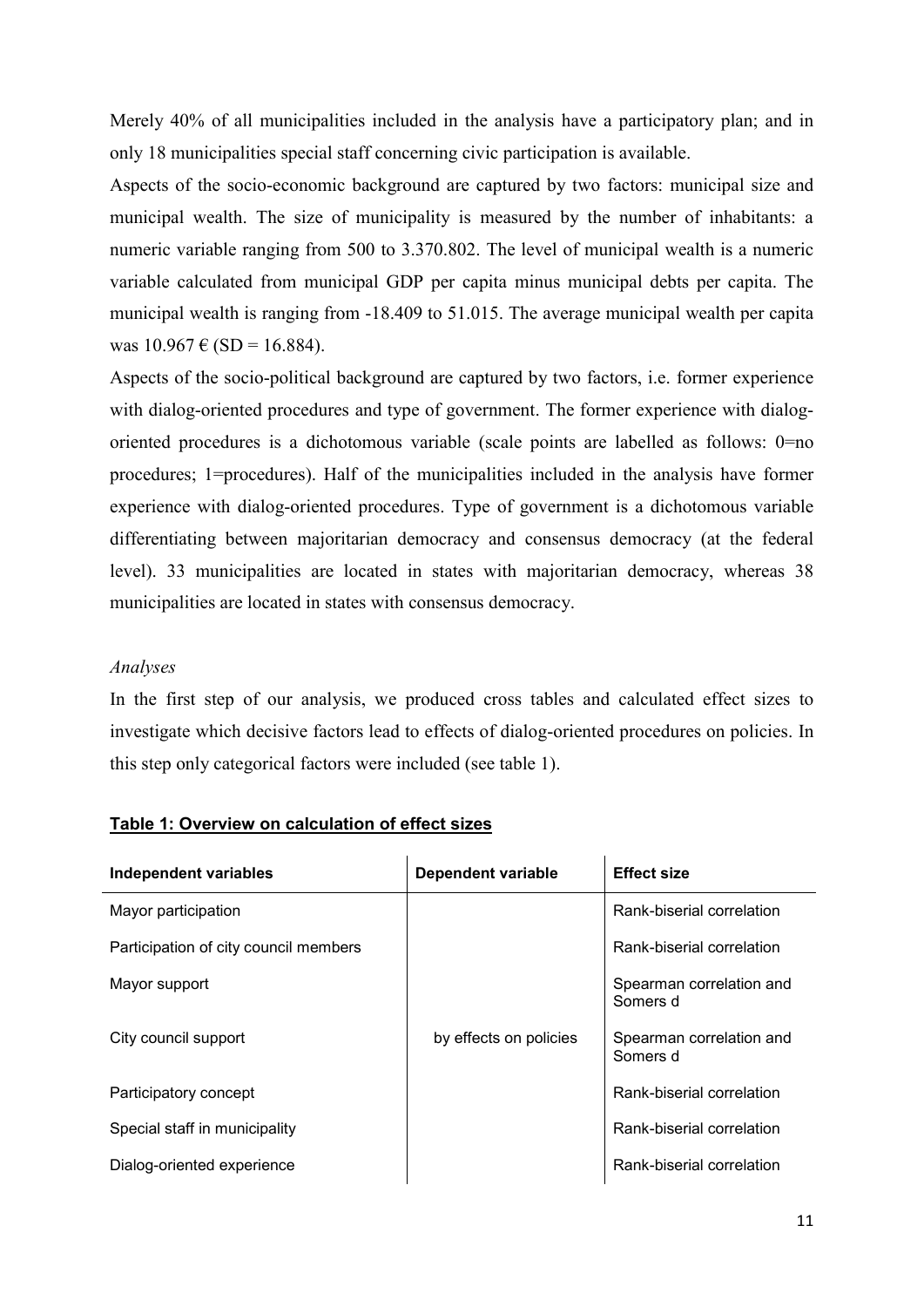Source: provided by the authors

In the second step of our analysis, we decided to estimate the effectiveness of dialog-oriented procedures using the ordinal regression (PLUM) function in SPSS. Constructing ordinal regression models implies, to make several decisions. First, we identified the ordinal dependent variable; then, we decided which predictors to use. Finally, we choose the type of link function does give good fits for our data (see more detailed information later on). Categorical and numerical factors were included in the regression models.

# **Results: Under which decisive factors can local dialog-oriented procedures have an effect on policies?**

We begin with a look at the results of effect size calculation. This is followed by different ordinal regression models. It applies to both steps of analysis that there is no evidence of multicollinearity between the independent variables.

The results of effect size calculation (see table 2) indicates that neither the participation of mayors or city council members nor their support leads to effects of dialog-oriented procedures on policies. The type of government does not influence policy-effects as well. Effects on policies correlate strongly with participatory plan and special staff and weakly with former experience. All effects are statistically significant<sup>13</sup>.

### **Table 2: Calculation of effect sizes**

**.** 

#### **Rank-biserial correlation coefficients (n=71)**

|                                                                        | <b>Rank-biserial correlation</b> |
|------------------------------------------------------------------------|----------------------------------|
| Mayor participation by effects on<br>policies                          | $-.091(ns)$                      |
| <b>Participation of city council</b><br>members by effects on policies | $-.096(ns)$                      |
| Participatory plan by effects on<br>policies                           | ,500***                          |

<sup>&</sup>lt;sup>13</sup> In the methodological literature, it is widely discussed whether significance tests are applicable in full population surveys. In this article, we follow Broscheid & Gschwend (2003, 2) arguing that "population data are subject to a variety of stochastic processes, or "errors," that have to be part of the analysis, for example through the investigation of parameter variances, significance tests, or confidence intervals".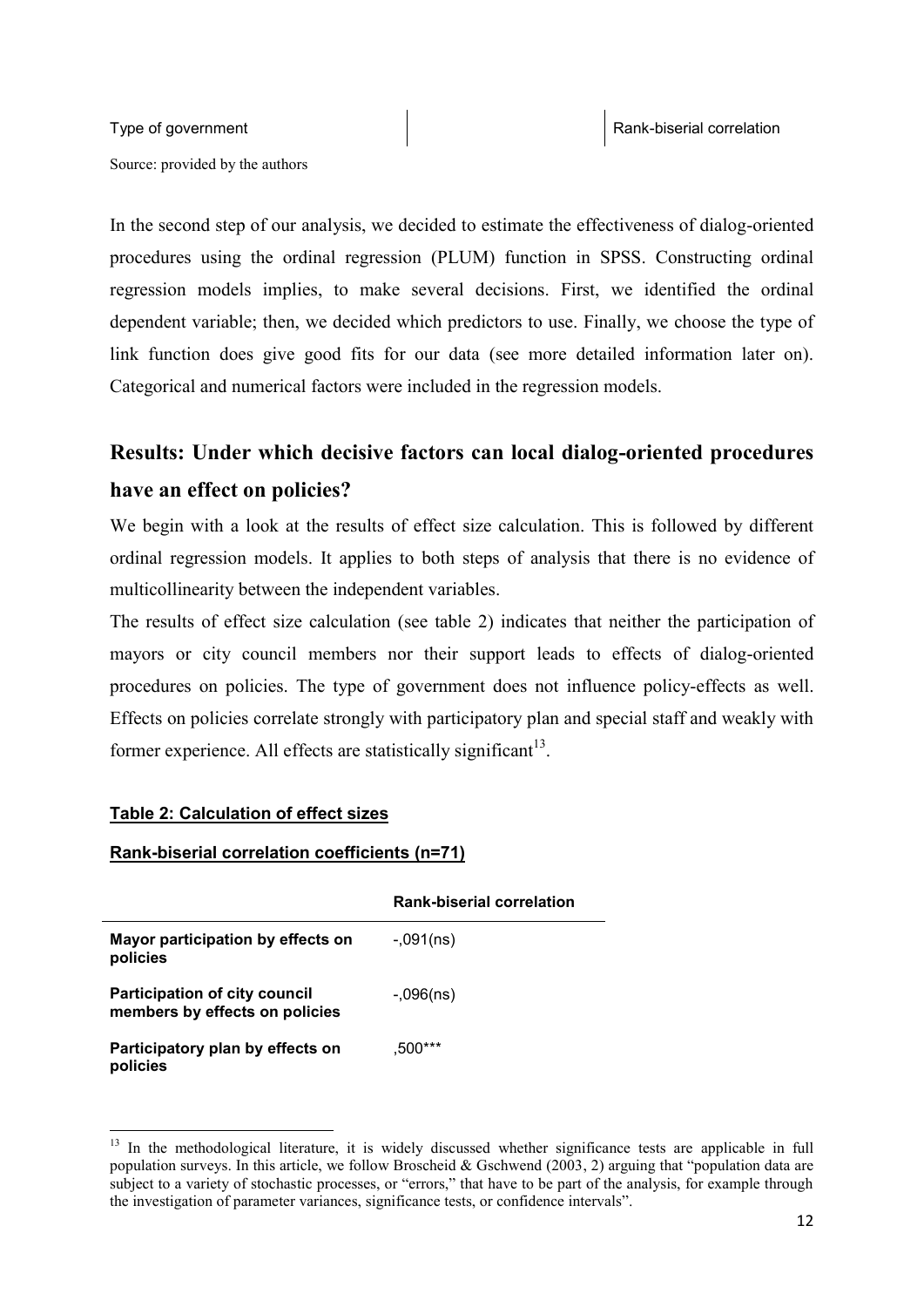| Special staff in municipality by<br>effects on policies | .530***     |
|---------------------------------------------------------|-------------|
| Type of democracy by effects on<br>policies             | $-.037(ns)$ |
| Dialog-oriented experience by<br>effects on policies    | $.209*$     |

#### **Spearman correlation coefficients and Somers d (n=71)**

|                                                | Spearman's<br>correlation | Somers' d        |             |             |  |
|------------------------------------------------|---------------------------|------------------|-------------|-------------|--|
|                                                |                           | <b>Symmetric</b> | DV: effects | DV: support |  |
| Mayor support by effects on<br>policies        | ,088(ns)                  | ,071(ns)         | $,075$ (ns) | ,068(ns)    |  |
| City council support by effects on<br>policies | ,034(ns)                  | ,032(ns)         | ,039(ns)    | ,027(ns)    |  |

p<0,01 (\*\*\*), p<0,05 (\*\*), p<0,10 (\*), p>=0,10 (ns)

Source: provided by the authors

The above-mentioned calculation of effect sizes indicates that hypothesis 1, 2, 3 and 4 cannot be accepted. Hypothesis 8 on the socio-political factors "type of government" cannot be accepted as well. There is no difference between municipalities that have majoritariandemocracy traditions and those that have consensus-democracy traditions.

On contrary, hypothesis 5 and 6 can be accepted. These findings are consistent with recent research, advocating the importance of comprehensive financial and structural commitments for participatory decision making within the municipality (Sintomer, Röcke & Herzberg 2016; Font, Smith, Galais & Alarcón 2016; Röcke 2014; Geissel 2005). Hypothesis 7 on former dialog-oriented experience can be accepted as well. The socio-political factor "former experience with participation" has an influence on the effectiveness of dialog-oriented procedures which is consistent with recent research done by Barrett, Wyman and Coelho (2012) as well as Sintomer, Röcke and Herzberg (2016).

Given that some potential factors do not lead to effects on policies, the following variables were excluded from the ordinal regression analysis: mayor participation, mayor support, participation by city council members, support by city council members, and type of democracy. Participatory plan, special staff, and former dialog-oriented experience as well as municipal wealth and municipal size were included. We calculated different regression models using the logit link function which focuses on evenly distributed outcome categories as well as the negative log-log link function which focuses on the lower categories. Within all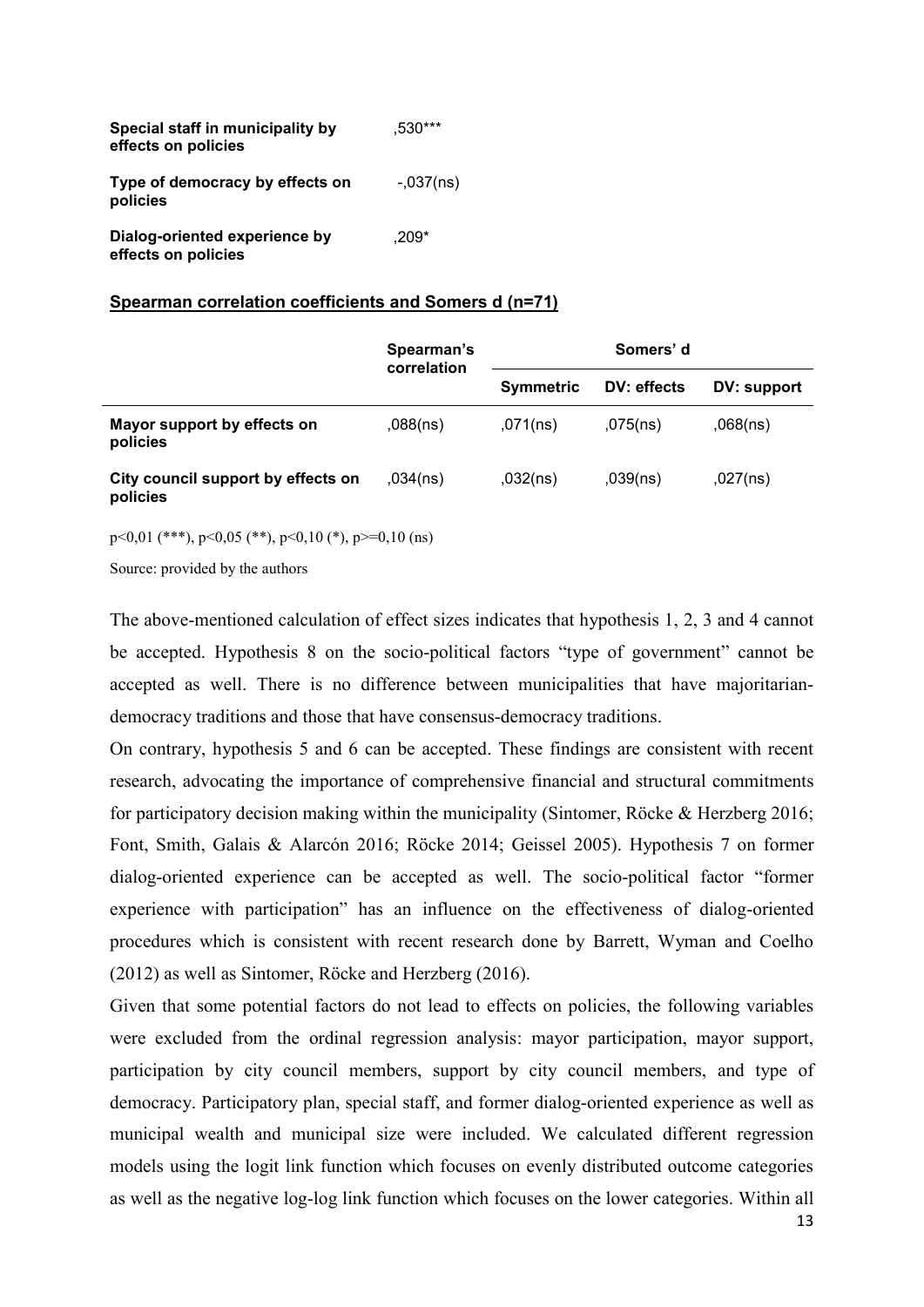models, the logit link function was the better choice because of its satisfying 'parallel lines' assumption and larger model fitting statistics (see Appendix). We started with a model including participatory plan and special staff (model 1). With regard to the socio-economic and socio-political background, different models were then specified iteratively with former dialog-oriented experience (model 2), municipal wealth (model 3) and municipal size (model 4). This was done to compare the explanation power of different explaining factors. Table 3 presents the results of all ordinal regression models.

|                            | Estimate    |             |                |                 |
|----------------------------|-------------|-------------|----------------|-----------------|
| Treshold                   | Model 1     | Model 2     | Model 3        | Model 4         |
| No policy effects          | $-1,012***$ | $-,621(ns)$ | $-0.634(ns)$   | $-0.821*$       |
| Slight policy effects      | ,886***     | 1,345***    | 1,333***       | 1,185***        |
| Moderate policy effects    | 2,827***    | 3,346***    | 3,335***       | $3,201***$      |
| Strong policy effects      | 4,411***    | 4,958***    | 4,953***       | 4,798***        |
| Independent variables      |             |             |                |                 |
| Participatory plan         | 1,457***    | 1,713***    | 1,736***       | $1,624***$      |
| Special staff              | 1,802***    | 1,506**     | $1,475**$      | ,502**          |
| Dialog-oriented experience |             | $,819*$     | ,849*          | ,839*           |
| Municipal wealth           |             |             | $2,313E-6(ns)$ | $2,816E-6(ns)$  |
| Municipal size             |             |             |                | $-5,497E-7(ns)$ |
| Cox and Snell Pseudo $R^2$ | ,320        | ,349        | ,350           | ,362            |

#### **Table 3: Ordinal regression on policy effects of dialog-oriented procedures (n=71)**

p<0,01 (\*\*\*), p<0,05 (\*\*), p<0,10 (\*), p>=0,10 (ns)

Source: provided by the authors

As expected from the effect size calculation, it is more likely that dialog-oriented procedures have effects on policies in municipalities with participatory plan, special staff and former dialog-oriented experiences. In model 3 and 4 municipal wealth has a positive but not significant co-efficiency. However, size of municipality has the opposite effect where it estimates by negative, but the effect is not significant as well: As wealth of municipality increases and municipal size decreases, so does the probability of policy effects.

The strength of the association between the dependent variable and the explaining factors was measured by Cox and Snell pseudo R-square. The value indicates that the calculated ordinal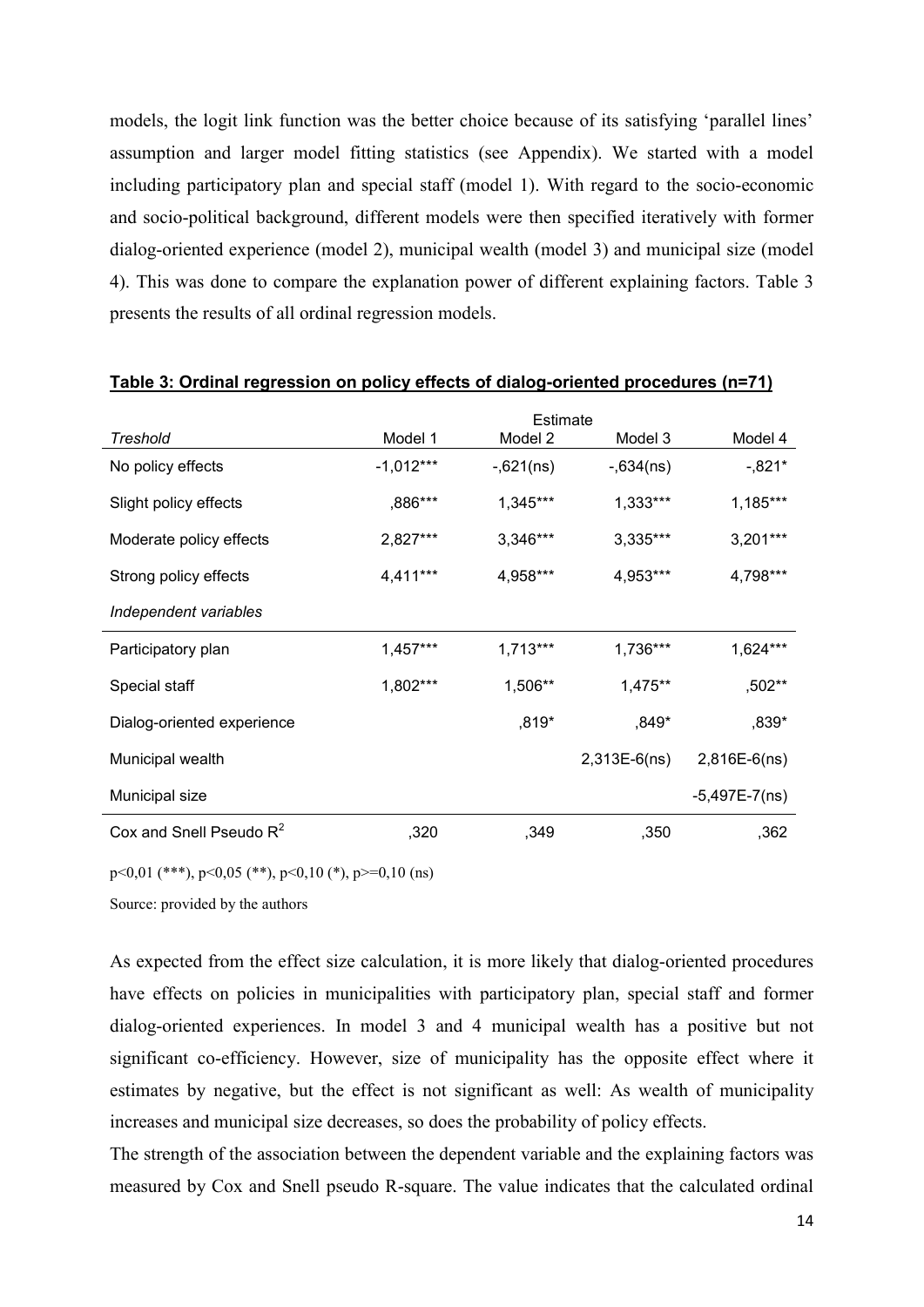regression models explain between 32.0% (model 1) and 36.2% (model 4) of the variability of the policy effects. $14$ 

To examine the predictions generated by the models, the cross-tabulating method is used. The following "5 by 5 classification table" categorizes the predicted and the actual outcome categories. Model 2 demonstrates the highest prediction accuracy. It classifies the categories of fairly strong effects (55.56%), moderate effects (42.86%), and slight effects (75.0%). For all five categories combined, the model demonstrates moderate prediction accuracy (45.07%) (see table 4).

| Predicted outcome category |                |             |              |                |                |              |                 |
|----------------------------|----------------|-------------|--------------|----------------|----------------|--------------|-----------------|
|                            |                | $0 = no$    | 1            | $\overline{2}$ | 3              | $4 =$ strong | Total           |
|                            |                | effects     |              |                |                | effects      |                 |
|                            | $0 = no$       | $\Omega$    | 9            | 3              | 0              | $\Omega$     | 12 <sub>2</sub> |
|                            | effects        | 0.0%        | 75,0%        | 25,0%          | 0.0%           | 0.0%         | 100.0%          |
| Actual                     | 1              | 0           | 18           | 5              |                | 0            | 24              |
| outcome                    |                | 0.0%        | 75,0%        | 20,83%         | 4,17%          | 0.0%         | 100.0%          |
| category                   | $\overline{2}$ | $\mathbf 0$ | 10           | 9              | $\overline{2}$ | 0            | 21              |
|                            |                | 0.0%        | 47,62%       | 42,86%         | 9,52%          | 0.0%         | 100.0%          |
|                            | 3              | $\Omega$    | 3            |                | 5              | $\Omega$     | 9               |
|                            |                | 0.0%        | 33,33%       | 11,11%%        | 55,56%         | 0.0%         | 100.0%          |
|                            | $4 =$ strong   | 0           | $\mathbf{0}$ | 2              | 3              | 0            | 5               |
|                            | effects        | 0.0%        | 0.0%         | 40,0%          | 60,0%          | 0.0%         | 100.0%          |
|                            | Total          | $\Omega$    | 40           | 20             | 11             | 0            | 71              |

#### **Table 4: Accuracy of the classification results for the effectiveness categories**

Source: provided by the authors

**.** 

The ordinal regression models presented do confirm the fifth, the sixth, and the seventh hypothesis. This means that dialog-oriented procedures are more likely to produce influence on policies when a participatory plan, and when special staff concerning civic participation in general is available in municipalities as well as when municipalities have former experience with dialog-oriented procedures.

 $14$  Cox and Snell values must be interpreted with caution, because they are not direct equivalents to the R-square statistics obtained in a linear regression model.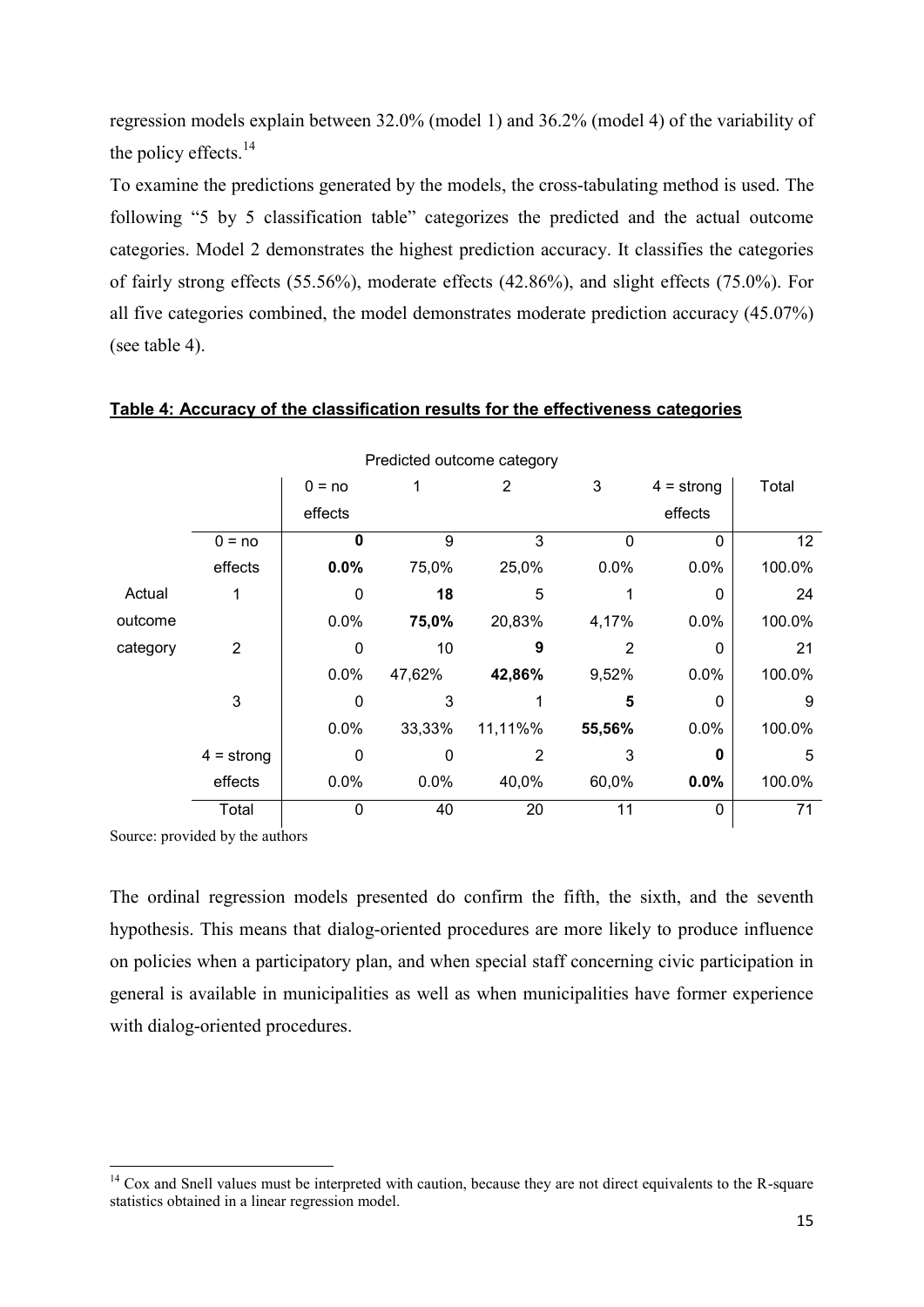### **Discussion and Conclusion**

This paper is contributing to fill the gap explaining the policy-effects of dialog-oriented procedures through a meta-synthesis – exemplarily examined on 71 participatory budgeting and local agenda 21 procedures (in Germany). Case studies have identified three crucial decisive explanations: procedure-oriented support, comprehensive financial and structural municipal commitments as well as socio-economic and socio-political factors (Bingham 1986; Font, Smith, Galais and Alarcón 2016; Geissel 2005; Röcke 2014; Ryan & Smith 2012; Ryan 2014; Sintomer, Röcke & Herzberg 2016; Wampler 2007).

In our data the strongest explanatory power is resting on comprehensive financial and structural municipal commitments for participatory decision making: The availability of special staff concerning civic participation (referent for civic participation), and the existence of a participatory plan are particularly important. In other words: Effectiveness increases, if governments make real efforts. A third variable that shows significance are former experiences with dialog-oriented procedures. Again, this confirms the expectation that dialogoriented procedures are more likely to have effects on policy decisions if the municipality is strongly committed to participatory decision making. Other socio-economic and sociopolitical explaining factors such as municipal wealth, municipal size, and type of democracy do not lead to effects of dialog-oriented procedures on public policies.

In our meta-synthesis, policy-oriented support has no impact. These findings are not consistent with recent research advocating the importance of procedure-oriented support, i.e. mayoral support (Ryan 2014; Wampler 2007) and city council staff support (Ryan & Smith 2012; Ryan 2013; Bingham 1986). We assume that first country specific differences and second the small number of cases may explain the discrepancy.

Our findings have important implications for theories and empirical research on dialogoriented procedures: We suggest to finish the debate on whether dialog-oriented procedures are 'deepening democracy' versus merely 'window dressing' and to focus on analyzing factors explaining policy-effects. Additional research on further factors explaining policy effects of dialog-oriented procedures is needed. It can, for example, be assumed that external, professional support such as moderators, accountability plans and report on the procedure, media coverage may have some influence.

It takes more than one swallow to make a summer. Our research shows that dialog-oriented procedures can have effects on policy-making: Effectiveness of dialog-oriented procedures requires real, i.e. comprehensive financial and structural commitments by local governments;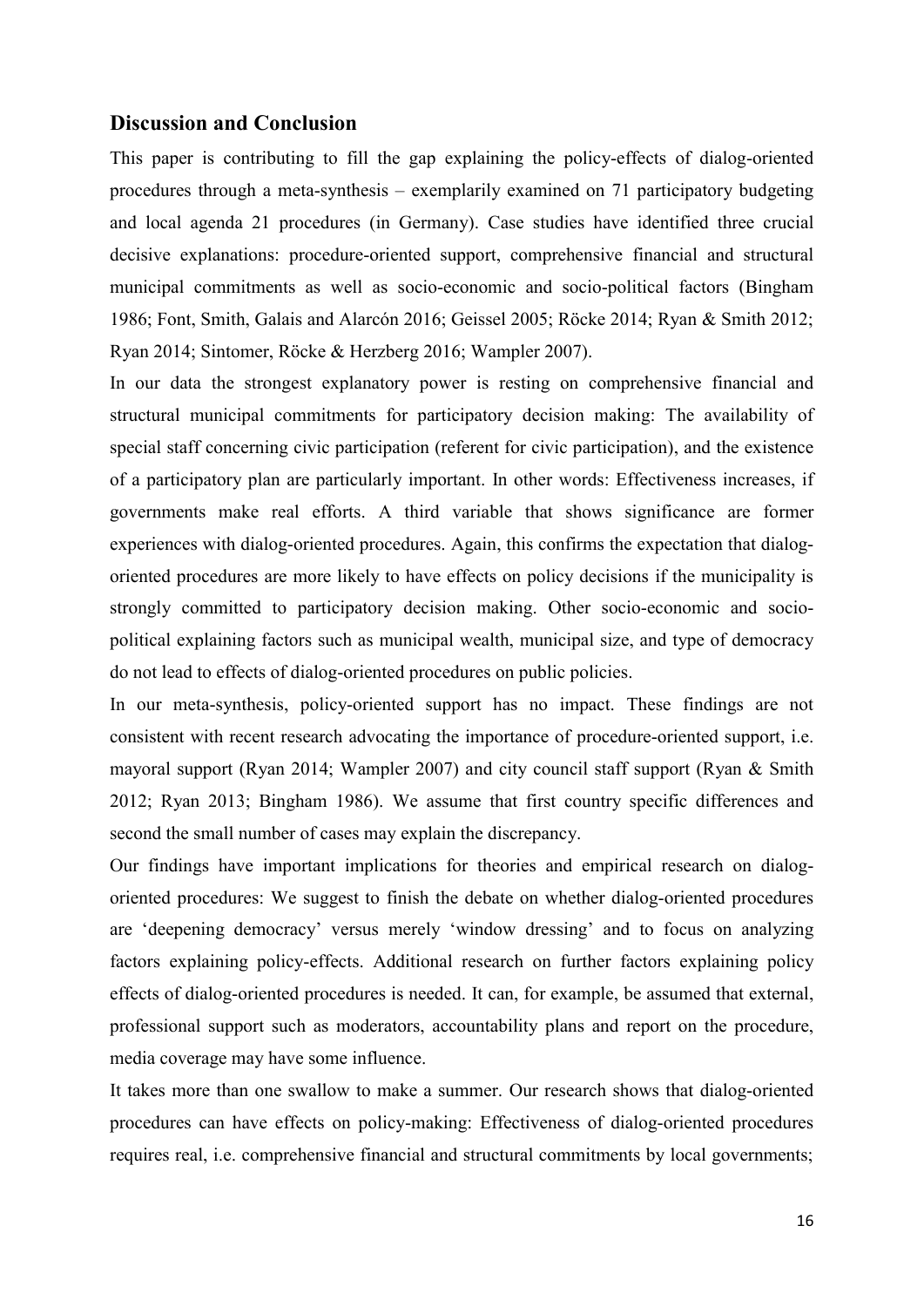symbolic participation by or purely procedure-oriented support of local politicians alone is not sufficient.

## **References**

- Alarcón, P. & Font, J. (2014). Where Are the Boundaries of Deliberation and Participation? A Transatlantic Debate. *Journal of Public Deliberation* 10(2).
- Arnstein, S. (1969). A Ladder of Citizen Participation. *Journal of the American Planning Association* 35(4), 216–224.
- Barrett G., Wyman M., & Coelho V. S. P. (2012). Assessing the policy impacts of deliberative civic engagement: Comparing engagement in the health policy processes of Brazil and Canada. In Nabatchi T., Gastil J., Weiksner M. & Leighninger M. (Eds.) *Democracy in motion: Evaluating the practice and impact of deliberative civic engagement*, New York: Oxford University Press, 181-203.
- Borroso, J.; Gollop, C. J.; Sandelowski, M.; Meynell, J.; Pearce, P. F. & Collins, L. J. (2003). The Challenges of Searching for and Retrieving Qualitative Studies, *Western Journal of Nursing Research*, 25(2), 152-178.
- Beierle, T. C. & Cayford, J. (2002). *Democracy in practice: Public participation in environmental decisions.* Washington, DC: Resources for the Future.
- Bingham, G. (1986). *Resolving Environmental Disputes*. Washington, DC: The Conservation Foundation.
- Blühdorn, I. (2003). *Simulative Demokratie, Neue Politik nach der postdemokratischen Wende*. Berlin: Suhrkamp.
- Boulding, C. & Wampler, B. (2009). Voice, votes and resources: evaluating the effect of participatory democracy on well-being. *World Development* 38(1), 125-135.
- Broscheid, A. & Geschwend, T. (2003). *Augäpfel, Murmeltiere und Bayes: Zur Auswertung stochastischer Daten aus Vollerhebungen.* MPIfG Working Paper 03/7.
- Bryan, F. (2004). *Real Democracy: The New England Town Meeting and How it Works.* Chicago: University of Chicago Press.
- Delli Carpini, M. X., Cook, F. L. & Jacobs, L. R. (2004). Public deliberation, discursive participation, and citizen engagement: A Review of the Empirical Literature. *Annual Review of Political Sciences* 7, 315-344.
- Dryzek, J. S. & Tucker, A. (2008). Deliberative Innovation to Different Effect: Consensus Conferences in Denmark, France, and the United States. *Public Administration Review* 68(5), 864-876.
- Edelman, M. J. (1985). *The Symbolic Uses of Politics.* Urbana and Chicago: University of Illinois Press.
- Fishkin, James S. (2009). *When the People Speak: Deliberative Democracy and Public Opinion*. New York: Oxford University Press.
- Font, J.; Smith, G.; Galais, C. & Alarcón, P. (2016). Cherry-picking participation: explaining the fate of proposals from participatory processes. Paper presented at the Political Studies Association Conference in Brighton.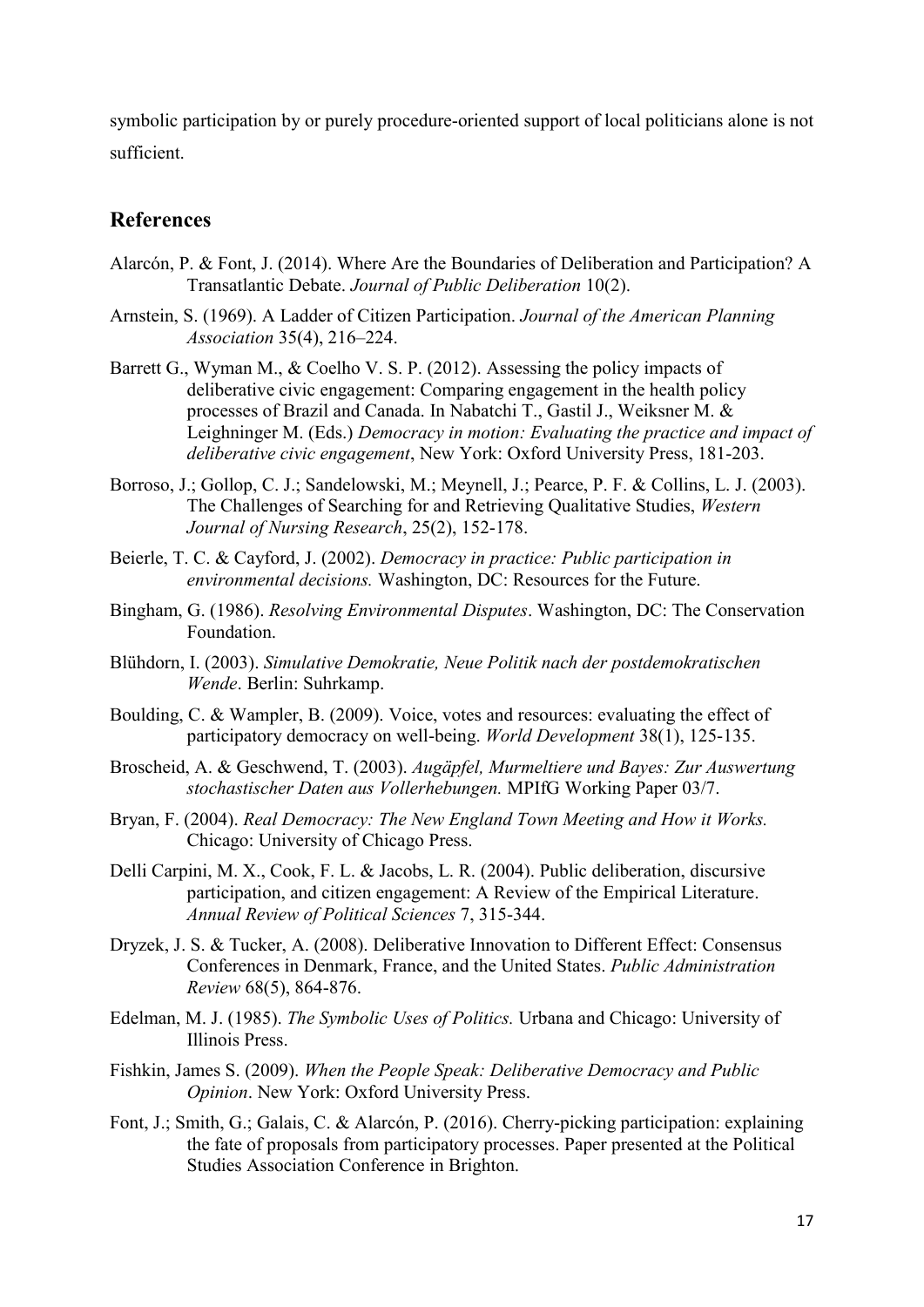- Fung, A. & Wright, E. O. (2003). Countervailing Power in Empowered Participatory Governance. In Fung, A. & Wright, E. O. (Eds.) *Deepening Democracy. Institutional Innovations in Empowered Participatory Governance.* London: Verso, 259-289.
- Gastil, J. (2004). Adult Civic Education Through the National Issues Forums: Developing Democratic Habits and Dispositions Through Public Deliberation. *Adult Education Quarterly* 54(4), 308-328.
- Geissel, Brigitte (2013). Introduction. On the Evaluation of Participatory Governance. In Geissel, Brigitte & Joas, Marko (Eds.). *Participatory Democratic Innovations in Europe – Improving the Quality of Democracy?* Opladen: Barbara Budrich, 9-31.
- Geissel, B. (2012). Impacts of Democratic Innovations in Europe Findings and Desiderata In Geissel, Brigitte; Newton, Ken: *Evaluating Democratic Innovations - Curing the Democratic Malaise?*, London/New York: Routledege, 163-183.
- Geissel, B. (2009). How to Improve the Quality of Democracy? Experiences with Participative Innovations at the Local Level in Germany. *German Politics and Society* 27(4), 51-71.
- Geißel, B. (2005). Local Governance und Zivilgesellschaft: Good Fellows?, *Forschungsjournal Neue Soziale Bewegungen*, 3, 19-28.
- Goodin, R. E. & Dryzek, J. S. (2006). Deliberative impacts: The macro-political uptake of mini-publics. *Politics & Society* 34(2), 219-244.
- Grönlund, K., Setälä, M. & Herne, K. (2010). Deliberation and civic virtue: lessons from a citizen deliberation experiment. *European Political Science Review,* 2(1), 95-117.
- Heinelt, H. & Vetter, A. (2008). *Lokale Politikforschung heute.* Wiesbaden: VS.
- Hess, P., Brehme, M. & Geissel, B. (2015). *Examining Deliberation – Meta-analysis of Case Studies* Paper prepared for presentation at the 2015 General Conference of the European Consortium of Political Research (ECPR) in Prague.
- Jensen, J. L. & Rodgers, R. (2001). Cumulating the intellectual gold of case study research. *Public Administration Review,* 61(2), 235-46.
- Kahane, D., Loptson, K., Herriman, J. & Hardy, M. (2013). Stakeholder and citizen roles in public deliberation. *Journal of Public Deliberation*, 9(2). Retrieved from [http://www.publicdeliberation.net/jpd/vol9/iss2/art2.](http://www.publicdeliberation.net/jpd/vol9/iss2/art2)
- Larsson, R. (1993). Case survey methodology: Quantitative analysis of patterns across case studies. *The Academy of Management Journal,* 36(6), 1515-46.
- Lyons, L. C. (2003). Meta-analysis: Methods of accumulating results across research domains. Retrieved from [http://www.lyonsmorris.com/MetaA/index.htm.](http://www.lyonsmorris.com/MetaA/index.htm)
- Malena, C. (2009). Building Political Will for Participatory Governance. An Introduction. In Malena, C. (Eds.) *From Political Won*'*t to Political Will. Building Support for Participatory Governance*. Sterling: Kumarian, 3-30.
- Marega, M., van Aken, E., Braun, M., Kontić, V., Delanghe, P., Pavić-Rogošić, L., Štěpnička, J., São Martinho, B. & Engels, D. (2012). Citizen Engagement in the Field of Mobility. CIVITAS ELAN Work and Lessons Learned Related to Citizen Engagement. Ljubljana.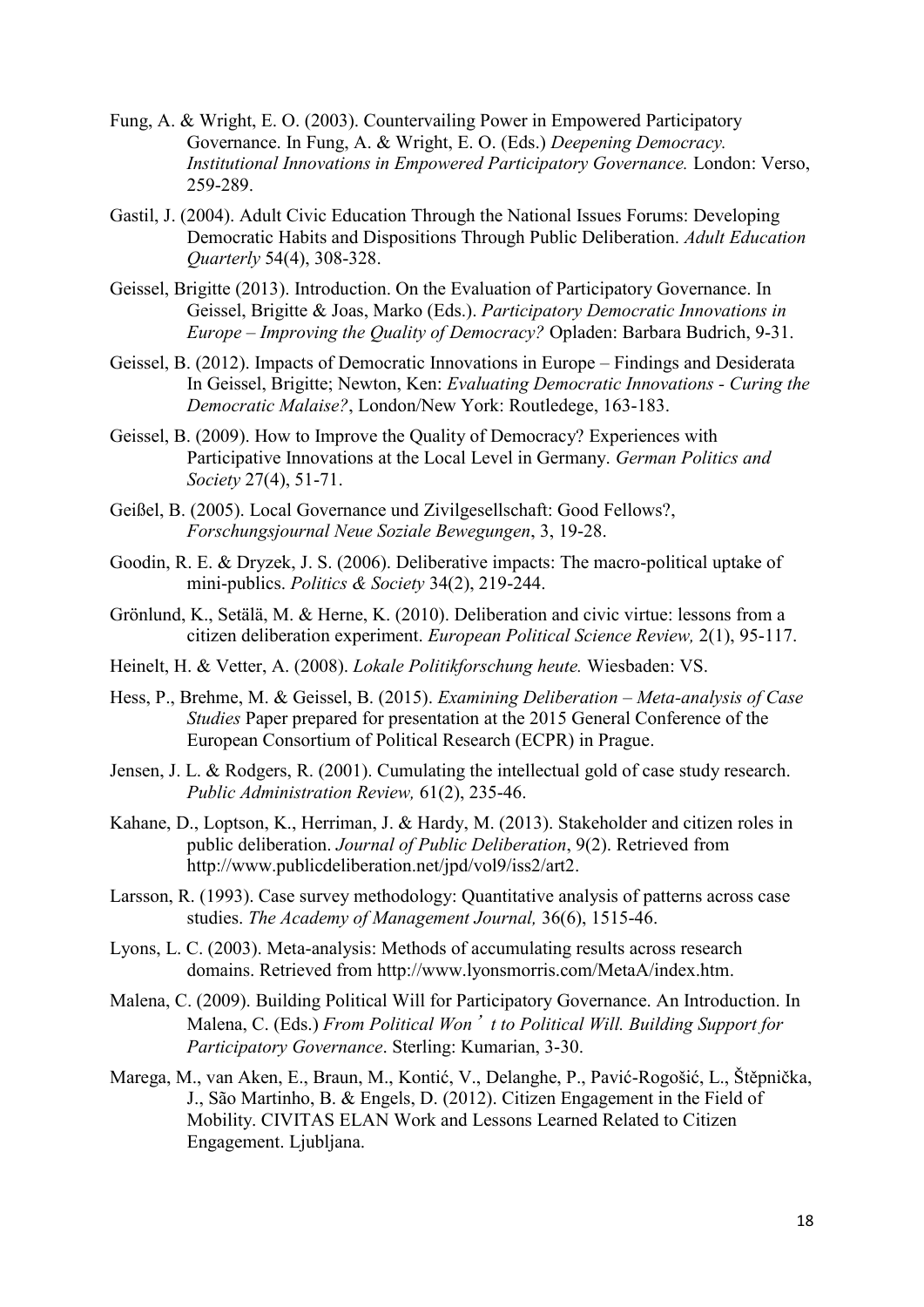- Michels, A. (2011). Innovations in democratic governance: how does citizen participation contribute to a better democracy? *International Review of Administrative Sciences* 77(2), 275-293.
- Mutz, D. (2008). Is Deliberative Theory a Falsifiable Theory? *Annual Review of Political Sciences* 11, 521-538.
- Newig, J., Adzersen, A., Challies, E., Fritsch, O. & Jager, N. (2013). Comparative Analysis of environmental decision-making processes – a variable-based analytical scheme. Discussion paper No. 37/13. Institute for Environmental and Sustainability Communication (INFU). Research Group Governance, Participation and Sustainability. Luneburg: Leuphana University. Retrieved from [http://www.leuphana.de/fileadmin/user\\_upload](http://www.leuphana.de/fileadmin/user_upload%20/Forschungseinrichtungen/infu/files/infu-reihe/37_13.pdf)  [/Forschungseinrichtungen/infu/files/infu-reihe/37\\_13.pdf.](http://www.leuphana.de/fileadmin/user_upload%20/Forschungseinrichtungen/infu/files/infu-reihe/37_13.pdf)
- Oels, A. (2003). Evaluating stakeholder participation in the transition to sustainable development: Methodology, case Studies, policy Implications. Münster: Lit.
- Papadopoulos, Y. & Warin, P. (2007). Are Innovative, Participatory and Deliberative Procedures in Policy Making Democratic and Effective? *European Journal of Political Research*, 46(4), 445-472.
- Parkinson, J. & Mansbridge, J. (2013). *Deliberative Systems. Deliberative Democracy at the Large Scale.* Cambridge: Cambridge University Press.
- Pogrebinschi, T. & Ryan, M. (2014). *Designing Impact: How democratic innovations may (or not) achieve effectiveness?* Paper prepared for presentation at the 2014 Annual Meeting of the American Political Science Association (APSA) in Washington DC, and at the 2014 General Conference of the European Consortium of Political Research (ECPR) in Glasgow.
- Price, V.; Cappella, J. N. (2002). Online Deliberation and its Influence: The Electronic Dialogue Project in Campaign 2000 *IT & Society* 1(1), 303-329.
- Röcke, A. (2014). *Framing Citizen Participation. Participatory Budgeting in France, Germany and the United Kingdom*. Basingstoke: Palgrave Macmillan.
- Rosenberg, S. (Eds.). (2007). *Deliberation, participation and democracy: Can the people govern?* London, New York: Palgrave MacMillan.
- Rucht, Dieter (2012). Deliberation as an ideal and practice in progressive social movements. In Geissel, Brigitte & Newton, Ken (Eds.) *Evaluating Democratic Innovations - Curing the Democratic Malaise?* London/New York: Routledege, 112-134.
- Russel, M. & Benton, M. (2009). *Assessing the Policy Impact of Parliament: Methodological Challenges and Possible Future Approaches.* Paper prepared for presentation at the 2009 PSA Legislative Studies Specialist Group Conference in London.
- Ryan, M. (2014). *Advancing comparison of democratic Innovations: A medium-N fuzzy-set qualitative comparative analysis of participatory budgeting*. Doctoral Thesis. University of Southampton.
- Ryan, M. (2013): Institutionalising Participation: Assessing How Empowered Participatory Democracy is Achieved and How it is Negated. Paper prepared for presentation at the 2013 General Conference of the European Consortium of Political Research (ECPR) in Bordeaux.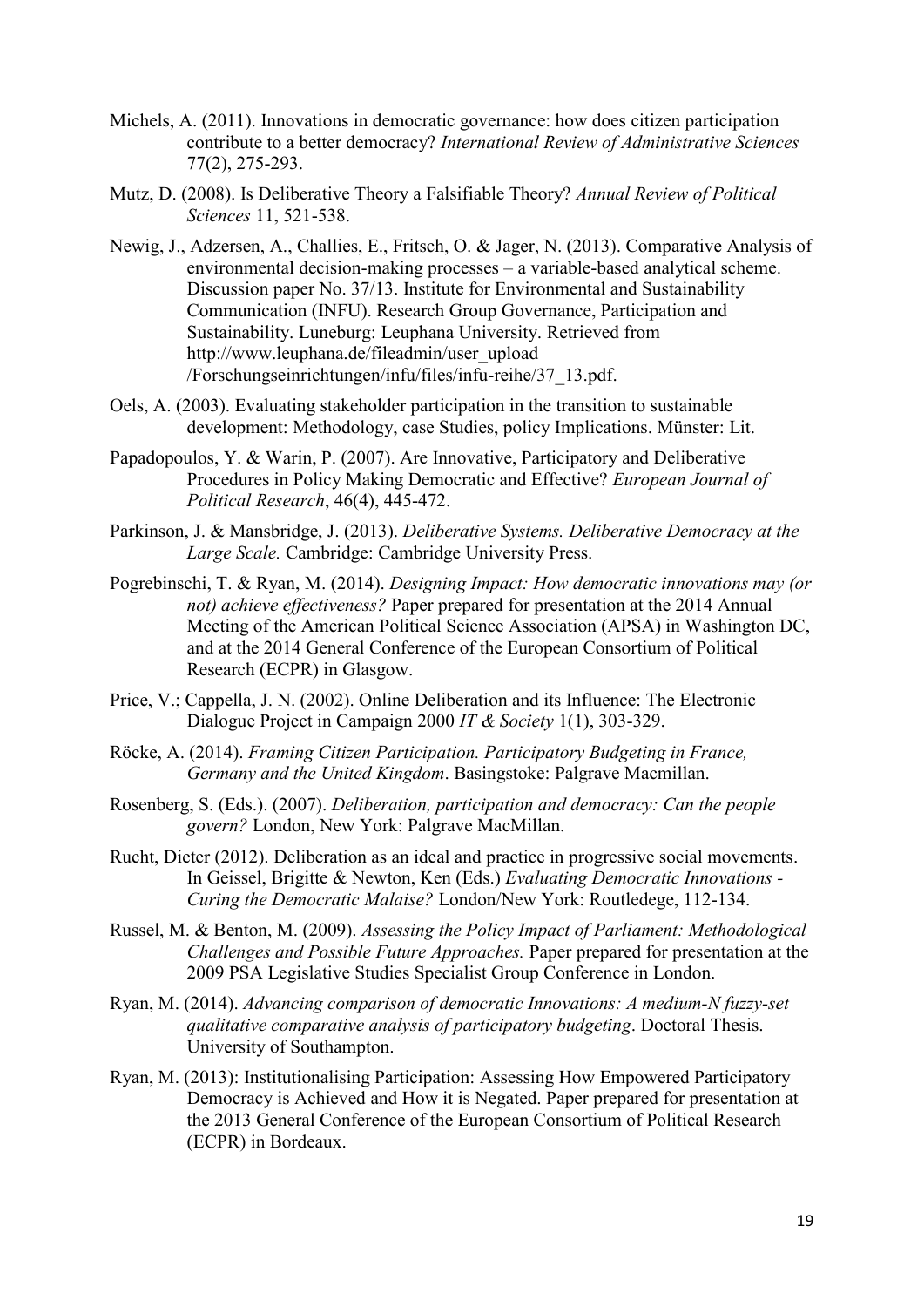- Ryan, M. & Smith, G. (2012). *Towards a comparative analysis of democratic innovations*: *lessons from a small-N fs-QCA of participatory budgeting*. Revista Internacional de Sociologia 70 (extra 2), 89-120.
- Selle, Klaus (2013). *Über Bürgerbeteiligung hinaus. Stadtentwicklung als Gemeinschaftsaufgabe? Analysen und Konzepte.* Detmold: Dorothea Rohn.
- Sintomer, Y.; Röcke, A. & Herzberg, C. (2016). *Participatory Budgeting in Europe. Democracy and Public Governance*. New York: Routledge.
- Spada, P. (2010). Proceedings from American Political Science Association Annual Meeting '10: *The effects of participatory democracy on political competition: the case of Brazilian participatory budgeting*.
- Talpin, J. (2013). When deliberation happens Evaluating discrusive interactions among ordinary citizens. In Geissel, B. & Newton, K. (Eds.) *Participatory democratic innovations in Europe*. Opladen, Berlin, Toronto: Barbara Budrich Publisher, 73- 94.
- Thompson, D. F. (2008). Deliberative democratic theory and empirical political science. *Annual Review of Political Science* 11, 497-520.
- Wagner, M. & Weiß, B. (2006). Meta-Analyse als Methode der Sozialforschung. In Diekmann, A. *Methoden der Sozialforschung. Sonderheft 44 der Kölner Zeitschrift für Soziologie und Sozialpsychologie,* 479-504.
- Wampler, B. (2007). *Participatory Budgeting in Brazil: Contestation, Cooperation and Accountability*. Pennsylvania: Penn State University Press.
- Website agenda21-treffpunkt. Retrieved from http://www.agenda21 treffpunkt.de/lokal/stadt/abc\_stadt/bund.htm.

Website buergerhaushalt.org. Retrieved from http://www.buergerhaushalt.org/de/list.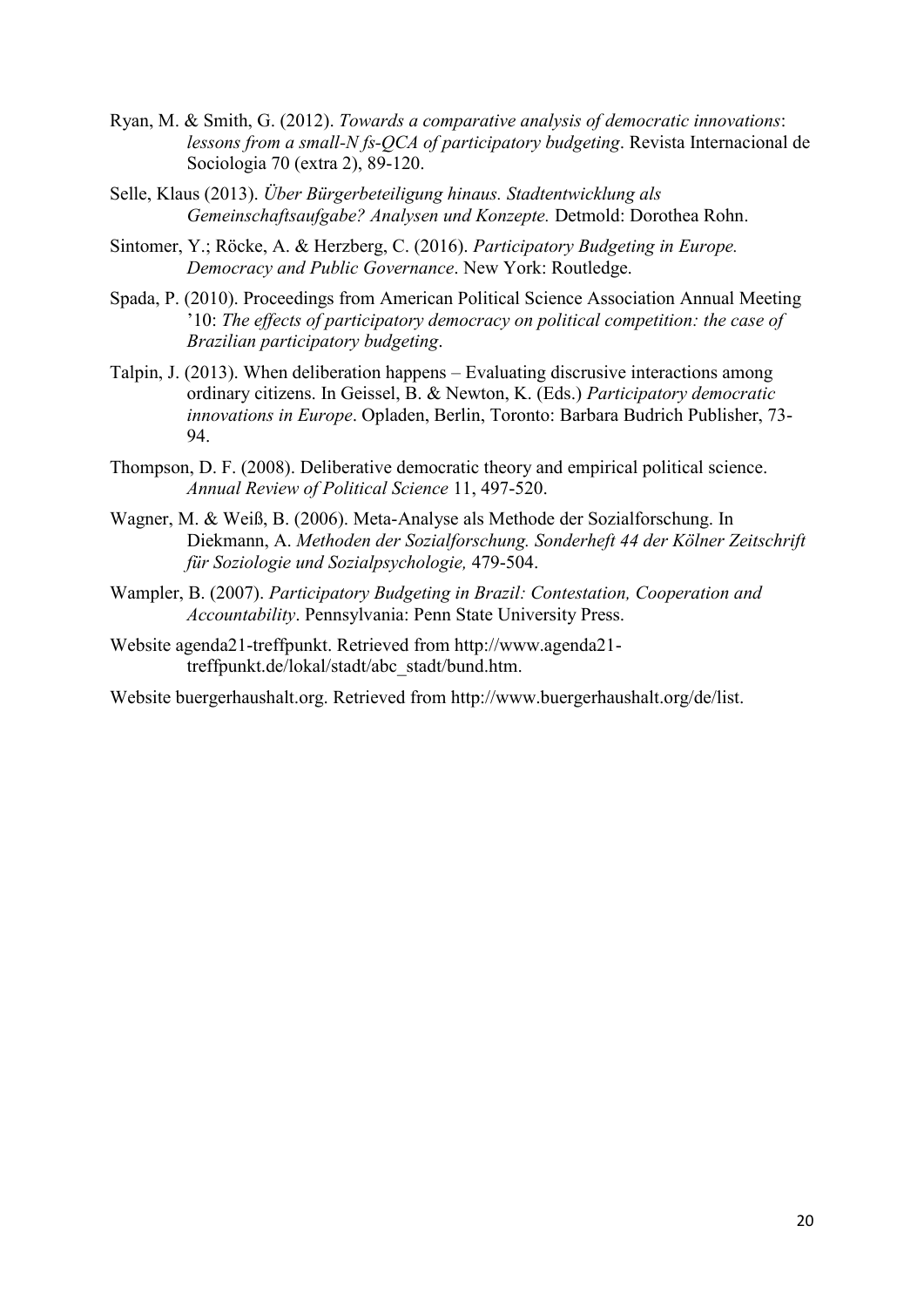# **Appendix**

# **Table A: General profile of the procedures involved in the analysis**

# **Type of participatory procedure**

|                                |    | %     |
|--------------------------------|----|-------|
| <b>Participatory budgeting</b> | 34 | 47.9  |
| <b>Local Agenda 21</b>         | 37 | 52.   |
| <b>Total</b>                   | ァ  | 100.C |

# **Name of the federal state in which the procedure (PB or LA 21) took place**

|                             | n              | $\frac{0}{0}$ |
|-----------------------------|----------------|---------------|
| Baden-Württemberg           | 10             | 14.1          |
| <b>Bavaria</b>              | 8              | 11.3          |
| <b>Berlin</b>               | 5              | 7.0           |
| <b>Brandenburg</b>          | 5              | 7.0           |
| <b>Bremen</b>               |                | 1.4           |
| Hamburg                     | $\overline{2}$ | 2.8           |
| <b>Hesse</b>                | 7              | 9.9           |
| <b>Lower Saxony</b>         | 3              | 4.2           |
| North Rhine-Westphalia      | 23             | 32.4          |
| <b>Rhineland-Palatinate</b> | 3              | 4.2           |
| <b>Saxony</b>               | 3              | 4.2           |
| <b>Saxony-Anhalt</b>        | 1              | 1.4           |
| <b>Total</b>                | 71             | 100.0         |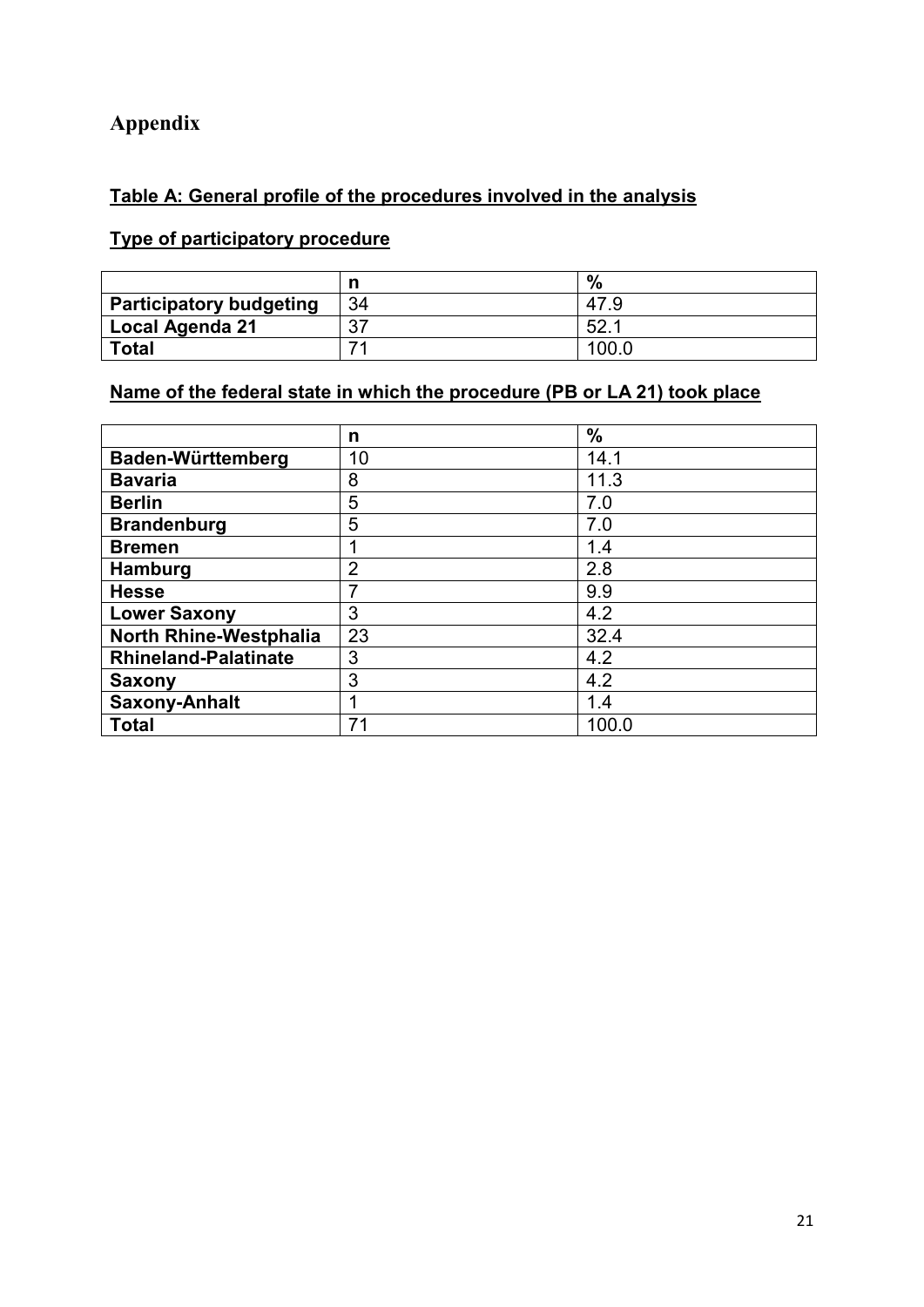#### **Table B: Overview on studies and experts**

Anton, J. (2000). *Lokale Agenda 21. Chance für eine nachhaltige Kommunalentwicklung? Eine vergleichende Analyse der Fallbeispiele Köpenick, München und Aschaffenburg.* Bonn: CAT/Agenda-Transfer.

Banner, G. (2010). *Solingen spart – und die Bürger sparen mit*. In: Hill, H. (Hrsg.): Bürgerbeteiligung. Analysen und Praxisbeispiele, 23-31.

Beck, I. (2013). *Was ist daraus geworden? Zur Umsetzung unmittelbarer informeller Bürgerbeteiligung in der kommunalen Entwicklung an Hand ausgewählter Beispiele.* Retrieved from [http://www.uni-](http://www.uni-kl.de/rur/fileadmin/Medien/Publikationen/SRL/SRL_Band40_Beck.pdf)

[kl.de/rur/fileadmin/Medien/Publikationen/SRL/SRL\\_Band40\\_Beck.pdf.](http://www.uni-kl.de/rur/fileadmin/Medien/Publikationen/SRL/SRL_Band40_Beck.pdf)

Bezirksamt Treptow-Köpenick von Berlin (Eds.) (2004). *Lokale Agenda 21 Treptow-Köpenick.* Retrieved from www.berlin.de%2Fba-treptow-koepenick%2Fueber-denbezirk%2Flokale-agenda21%2Flokale\_agenda\_21.pdf&usg=AFQjCNFxnMVat1K2psXFi DHHJvAKF5cjw&bvm=bv.112064104,d.d24&cad=rja.

Bleja, M. (1998). *Der Hagener Agenda-Prozeß*. In Kuhn, S., Suchy, G. & Zimmermann, M. (Hrsg.): Lokale Agenda 21 – Deutschland. Kommunale Strategien für eine zukunftsbeständige Entwicklung. Wiesbaden: Springer, 113-118.

Böhme, C., Reimann, B. & Schuleri-Hartje, UK. (2005). *Lokale Agenda 21 – Umwelt und Gesundheit.* Berlin: Umweltbundesamt.

Brand, K-W., Christ, E., Heimerl, A., Rau, A. & Warsewa, G. (2001). *Bedingungen institutioneller Stabilisierung Lokaler Agenda 21-Prozesse. Modellhafte Stabilisierungspfade*. Universität Bremen.

Buck, P. (2014). *Bürgerhaushalte in Deutschland. Welche Rolle spielen Geld, Verwaltung und Beteiligung?* Hamburg: Diplomica Verlag.

Eich, T. (2011). *Der Bürgerhaushalt: Partizipation in der kommunalen Haushaltspolitik am Beispiel der Städte Freiburg und Köln.* FernUniversität Hagen.

Feindt, P.H., Weber, A., Wüst, J. (2000). *Strukturbildungsprobleme in lokalen und regionalen Agenda-Prozessen*. In: Heinelt, H. & Mühlich, E. (Hrsg): Lokale "Agenda 21"-Prozesse. Opladen: Leske+Burlich, 217-240.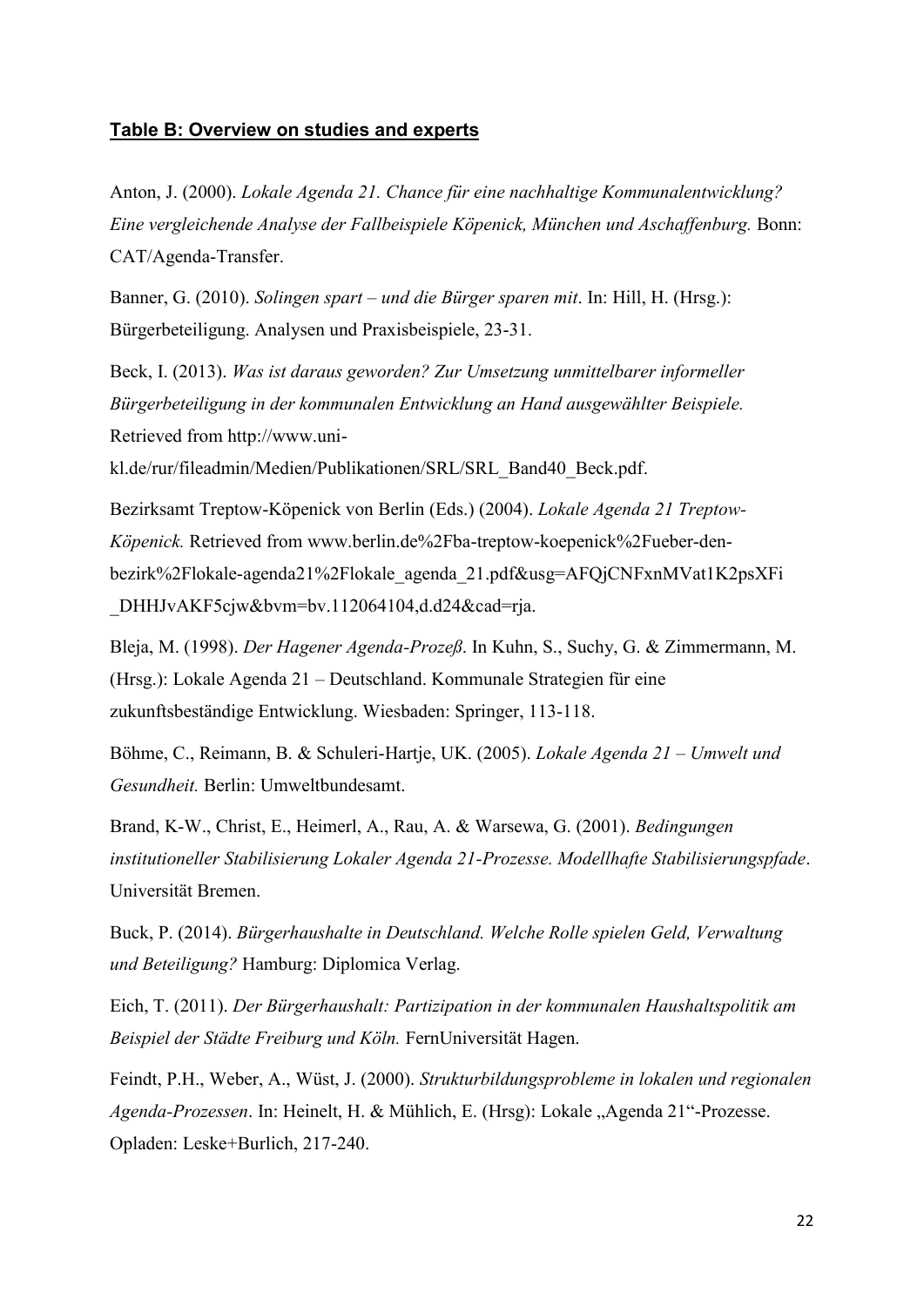Franzke, J., Kleger, H. (Hrsg.) (2006). *Kommunaler Bürgerhaushalt in Theorie und Praxis am Beispiel Potsdams. Theoretische Reflektionen, zusammenfassende Thesen und Dokumentation eines begleitenden Projektseminars.* Potsdam: Universitätsverlag Potsdam.

Gehrlein, U., Stärk, G. (2000). *Lernprozesse, Netzwerke, und Interaktionsregeln. Erfolgsfaktoren der Lokalen Agenda 21 in Riedstadt*. In: Heinelt, H. & Mühlich, E. (Hrsg.): Lokale "Agenda 21"-Prozesse. Opladen: Leske+Burlich, 141-159.

Geißel, Brigitte/Kolleck, Alma/Neunecker, Martina (2013): *Projektbericht "Wissenschaftliche Begleitung und Evaluation des Frankfurter Bürgerhaushaltes 2013*.

Göll, E., Kampfhenkel, N., Mohrbach, E., Nolting, K. (2007). *Lokale Agenda 21: Chance für eine nachhaltige Kommunalentwicklung? Eine vergleichende Analyse der Fallbeispiele Köpenick, München und Aschaffenburg.* Retrieved from [https://www.izt.de/fileadmin/publikationen/IZT\\_WB81.pdf.](https://www.izt.de/fileadmin/publikationen/IZT_WB81.pdf)

Hammerschmidt, P., Kreisl, P., Röse, J. & Zetzman, M. (1999). *..... Die Arbeit haben, arbeiten sich tot, andere sind arbeitslos." Bericht über ein Lokale-Agenda-21-Pilotprojekt zur Arbeitslosigkeit in einer nordhessischen Stadt.* Kassel: Universitätsbibliothek Kassel.

Internetpräsenz des Bürgerhaushalts Potsdam. Retrieved from https://buergerbeteiligung.potsdam.de/kategorie/buergerhaushalt.

Knapek, E. (1998). *Unterhaching. Die Bürgerschaft als Träger der lokalen Agenda 21.* In: Kuhn, S., Dr. Suchy, G., Zimmermann, M.: Lokale Agenda 21. Deutschland. Berlin, Heidelberg: Springer Verlag, S. 217-224.

Kraus-Prause, D., Sitzmann, E. ( XX). '*Agenda in Dörfern und kleinen Gemeinden. Aufblühende Dörfer – Perspektiven zukunftsfähiger Dorfkultur im Prozess der Lokalen Agenda 21*. In Hermann, W., Proschek, E. & Reschl, R. (Hrsg.). Lokale Agenda 21 – Anstöße zur Zukunftsfähigkeit. Handreichung für eine reflektiere Handlungspraxis. Stuttgart: W. Kohlhammer, S. 46-60.

Klages, H. & Daramus, C. (2007). ,*Bürgerhaushalt Berlin-Lichtenberg'.Partizipative Haushaltsplanaufstellung, -entscheidung und -kontrolle im Bezirk Lichtenberg von Berlin. Begleitende Evaluation.* Speyer: Dt. Forschungsinst. für Öffentliche Verwaltung.

Köberle, S. (2000). *Die Konsensuskonferenz im Agenda 21-Prozess der Stadt Ulm.* Retrieved from [http://elib.uni-stuttgart.de/bitstream/11682/8631/1/AB160.pdf.](http://elib.uni-stuttgart.de/bitstream/11682/8631/1/AB160.pdf)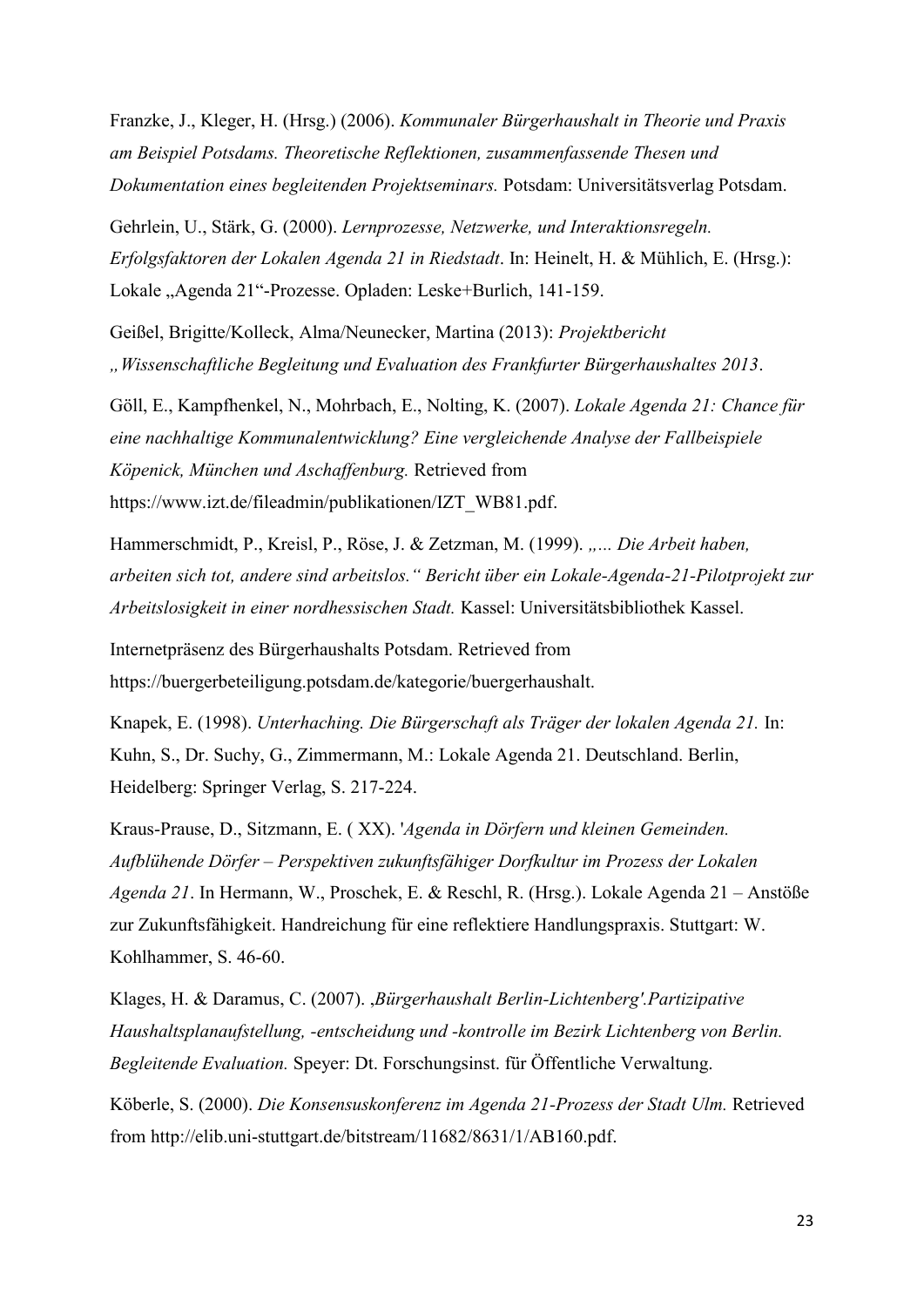Lindloff, K., Rühl, M. & Schneider, L. (2000). *Lokale Agenda 21 für Paderborn. Bericht zur ersten Phase 1998/1999.* Paderborn: Univ., Gruppe Umweltforschung und Beratung.

Lührs, R. (2007). *''Was wollen wir uns leisten?" Hamburger Bürgerinnen und Bürger beteiligen sich an der Haushaltsplanung*. In Stiftung Mitrabeit (Hrsg.). E-Partizipation. Beteiligungsprojekte im Internet. Bonn: Verlag Stiftung Mitarbeit, 54-72.

Märker, O., Poppenborg, A. (2003). *Projektbericht: Esslinger Haushalt im Dialog.* Retrieved from [http://www.buergerhaushalt.org/sites/default/files/downloads/projektbericht\\_esslinger](http://www.buergerhaushalt.org/sites/default/files/downloads/projektbericht_esslinger-haushalt-im-dialog-www.pdf)[haushalt-im-dialog-www.pdf.](http://www.buergerhaushalt.org/sites/default/files/downloads/projektbericht_esslinger-haushalt-im-dialog-www.pdf)

Masser, K., Pistoia, A. & Nitzsche, P. (2013). *Bürgerbeteiligung und Web 2.0. Potentiale und Risiken webgestützter Bürgerhaushalte*. Wiesbaden: Springer Verlag.

Oels, A. (2000). *Evaluating stakeholder participation in the transition to sustainable development Methodology, case studies, policy implications.* Münster: LIT.

Taubert, N., Krohn, W. & Knobloch, T. (2011): *Evaluierung des Kölner Bürgerhaushalts*. Kassel: Universitätsverlag.

Saturra, M. (2005). *(Lokale) Agenda 21. Rechtliche Auswirkungen, Umsetzungsmöglichkeiten und – grenzen, insbesondere auf kommunaler Ebene.* Frankfurt: Peter Lang.

Scheller, J. P. (2000). *Lokale Agenda 21 in Frankfurt am Main. Ein Evaluationsbericht.*  Goethe-Universität Frankfurt.

Schneider, S. (2011). *Bürgerhaushalt Oldenburg 2010/2011. Evaluationsbericht. Dokumentation.* Universität Oldenburg.

Schneider, S. (2012): *Bürgerhaushalt Oldenburg 2011/2012. Evaluationsbericht. Dokumentation.* Universität Oldenburg.

Schneider, S. (2013). *Bürgerhaushalt Oldenburg 2012/2013. Evaluationsbericht. Dokumentation.* Universität Oldenburg.

Scholz, A. (2002). *Bürgerengagement im Rahmen der Lokalen Agenda 21 - Das Beispiel Esslingen.* Wiesbaden: Springer Verlag.

Sintomer, Y., Herzberg, C. & Röcke, A. (2008). *Participatory Budgets in a European Comparative Approach. Perspectives and Chances of the Cooperative State at the Municipal Level in Germany and Europe.* In: International Journal of Urban and Regional Research 32(1), 164-178.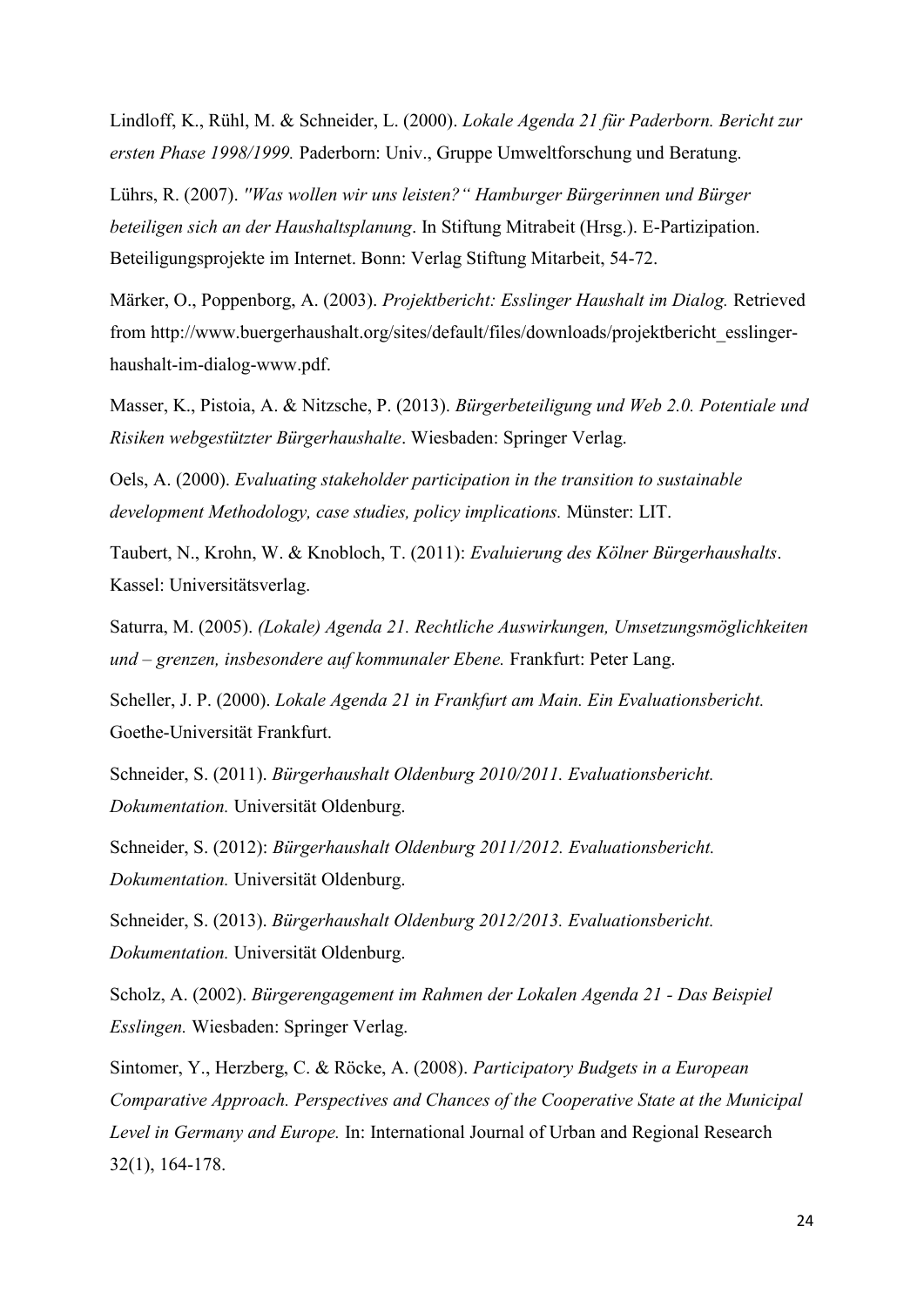Stadt Wuppertal (2012). *Der Bürgerhaushalt als Instrument der Beteiligung bei der Haushaltskonsolidierung.* Projektarbeit Fachhochschule für öffentliche Verwaltung NRW.

Stark, S. (1999). *Implementation der Lokalen Agenda 21 in Verwaltungshandeln am Beispiel Energie.* Wuppertal: Wuppertal Inst. für Klima, Umwelt, Energie.

Vorwerk, V., Märker, O., Wehner, J. (2008). *Bürgerbeteiligung am Haushalt. Das Beispiel Bürgerhaushalt Köln.* In: Standort. Zeitschrift für angewandte Geographie 32(3), 114-119.

Weber, B. (1997). *Stadtentwicklung mit den Bürgerinnen und Bürgern. Entwicklungspotentiale der Zivilgesellschaft am Beispiel Heidelbergs?* In: Schmals, K.M., Prof. Dr. Heinelt, H.: Zivile Gesellschaft. Entwicklung, Defizite und Potentiale. Wiesbaden: VS Verlag für Sozialwissenschaften.

Wieser, T., Rasmus, C. (1998). *Stadt Germering. Im kommunalen Verbund zur Lokalen Agenda 21.* In: Kuhn, S., Suchy, G. & Zimmermann, M.: Lokale Agenda 21 – Deutschland. Kommunale Strategien für eine zukunftsbeständige Entwicklung. Wiesbaden: Springer, 107- 112.

Wiemeyer, C. (2002). *''Sustainable development" und die lokale Agenda 21. Ein neues Arrangement auf dem Weg zur Zukunftsfähigkeit? Eine fallstudienintegrierende Analyse aus steuerungs- und partizipationstheoretischer Sicht.* Kornwestheim: Tectum Verlag.

Wolf, H. (2005). *Partizipation und Lokale Agenda 21. Ein interkommunaler Vergleich aus organisationssoziologischer Perspektive.* Marburg: Tectum Verlag.

Zierold, D. (2014). *Analyse der Bürgerbeteiligung in Chemnitz – Modellprojekt Bürgerplattformen. Abschlussbericht über das Modellprojekt Bürgerplattformen in Chemnitz Mitte/West und Chemnitz-Süd.* Retrieved from

[http://www.chemnitz.de/chemnitz/media/analyse\\_der\\_b%C3%BCrgerbeteiligung\\_in\\_chemnit](http://www.chemnitz.de/chemnitz/media/analyse_der_b%C3%BCrgerbeteiligung_in_chemnitz__teil_2_-_modellprojekt_b%C3%BCrgerplattformen.pdf) z\_teil\_2\_-\_modellprojekt\_b%C3%BCrgerplattformen.pdf.

#### **Type of experts in interviews**

|                             | n  | $\%$             |
|-----------------------------|----|------------------|
| Study's author(s)           |    | 45.0             |
| <b>Administrative staff</b> | ◢  | 55.0             |
| <b>Total of interviews</b>  | 20 | 100 <sub>o</sub> |

Source: provided by the authors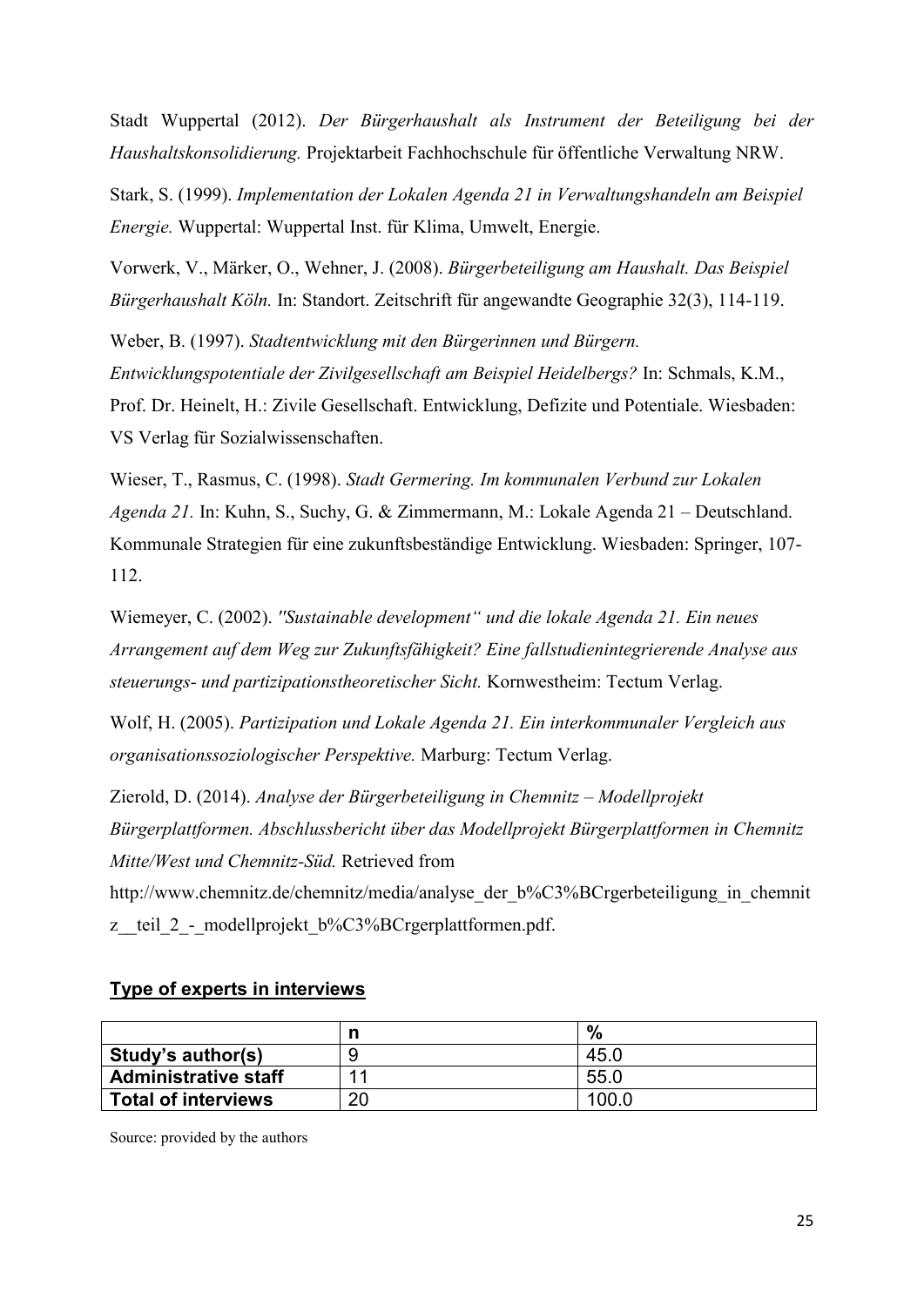

**Graph A Distribution of values for the outcome variable**

Source: provided by the authors

To choose a link function, it is helpful to examine the distribution of values for the outcome variable. We created a bar chart for the dependent variable to show the distribution of categories of authors' or experts' impression about effective dialog-oriented procedures. The majority of cases are in the lower and middle categories, especially categories 0 (no effects), 1 (slight effects), and 2 (moderate effects). For this reason, we use the logit link function, since that function focuses on evenly distributed outcome categories as well as the negative log-log link function, since that function focuses on the lower categories.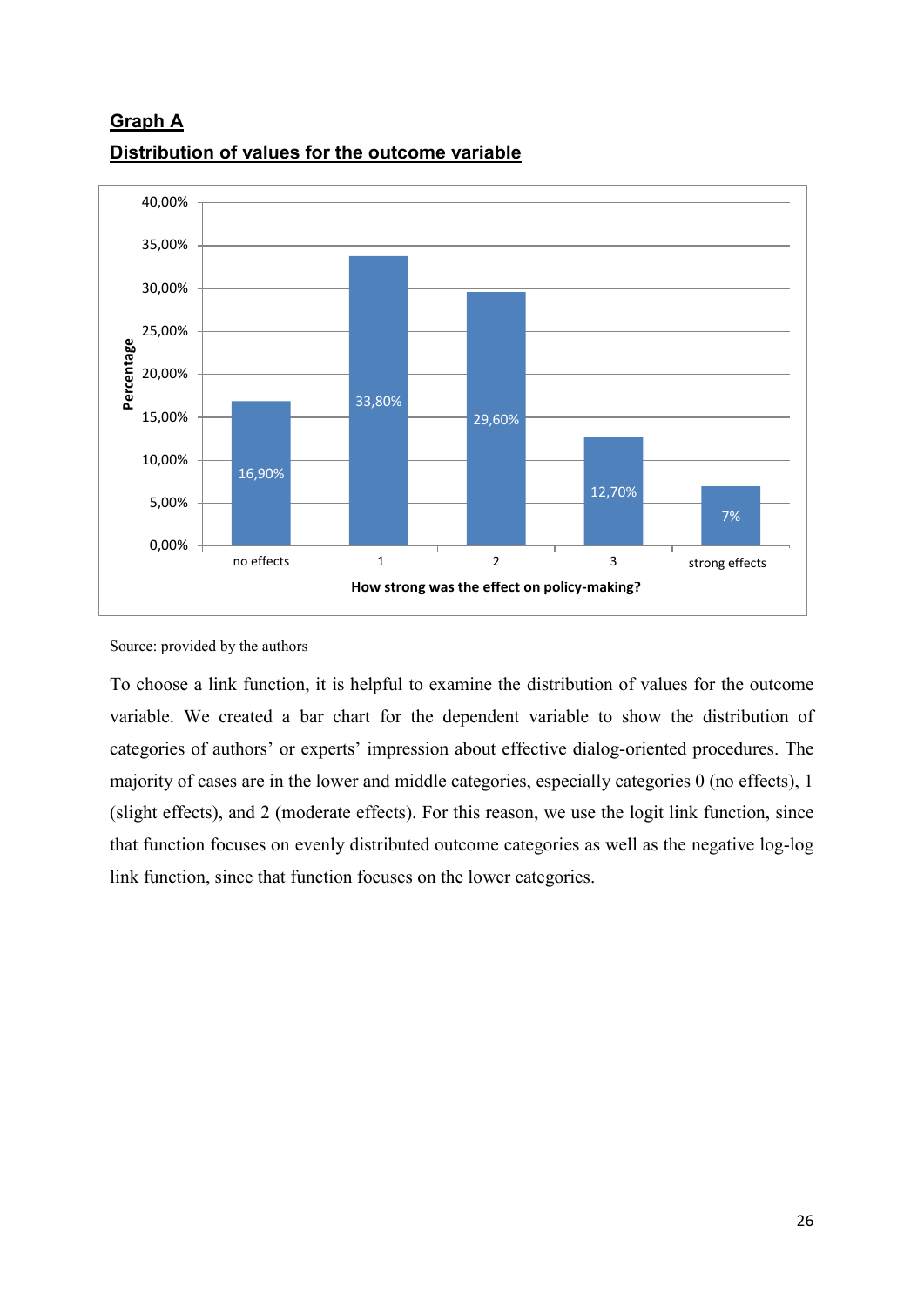## **Table C: Overview on regression models statistics**

## **Ordinal regression models using the logit link function**

|                               | Model 1    | Model 2    | Model 3     | Model 4     |
|-------------------------------|------------|------------|-------------|-------------|
| Model Fitting Information:    |            |            |             |             |
| -2 Log Likelihood             | 43,140***  | 56,142***  | 176,867***  | 175,547***  |
| Chi-Square                    | 27,403***  | 30,508***  | 30,538***   | 31,857***   |
| Goodness of Fit:              |            |            |             |             |
| Pearson                       | 16,413*    | 23,566(ns) | 268,520(ns) | 262,519(ns) |
| Deviance                      | 18,409*    | 23,085(ns) | 175,245(ns) | 173,925(ns) |
| Pseudo $R^2$ :                |            |            |             |             |
| Cox and Snell                 | ,320       | ,349       | ,350        | ,362        |
| Nagelkerke                    | ,338       | ,369       | ,369        | ,381        |
| McFadden                      | ,131       | ,146       | ,146        | ,152        |
| <b>Test of Parallel Lines</b> |            |            |             |             |
| -2 Log Likelihood             | 34,099(ns) | 44,502(ns) | 163,184(ns) | 158,234(ns) |
| Chi-Square                    | 9,041(ns)  | 11,640(ns) | 13,683(ns)  | 17,313(ns)  |

# **Ordinal regression models using the negative log-log ink function**

|                            | Model 1   | Model 2    | Model 3     | Model 4     |
|----------------------------|-----------|------------|-------------|-------------|
| Model Fitting Information: |           |            |             |             |
| -2 Log Likelihood          | 49,462*** | 60,203***  | 180,252***  | 207,405***  |
| Chi-Square                 | 21,081*** | 26,446***  | 27,153***   | 179,081***  |
| Goodness of Fit:           |           |            |             |             |
| Pearson                    | 23,137**  | 25,335(ns) | 246,153(ns) | 242,660(ns) |
| Deviance                   | 24,730**  | 27,146(ns) | 178,630(ns) | 177,459(ns) |
| Pseudo $R^2$ :             |           |            |             |             |
| Cox and Snell              | ,257      | ,311       | ,318        | ,329        |
| Nagelkerke                 | ,271      | ,328       | ,335        | ,347        |
| McFadden                   | ,101      | ,126       | ,130        | ,135        |

Test of Parallel Lines